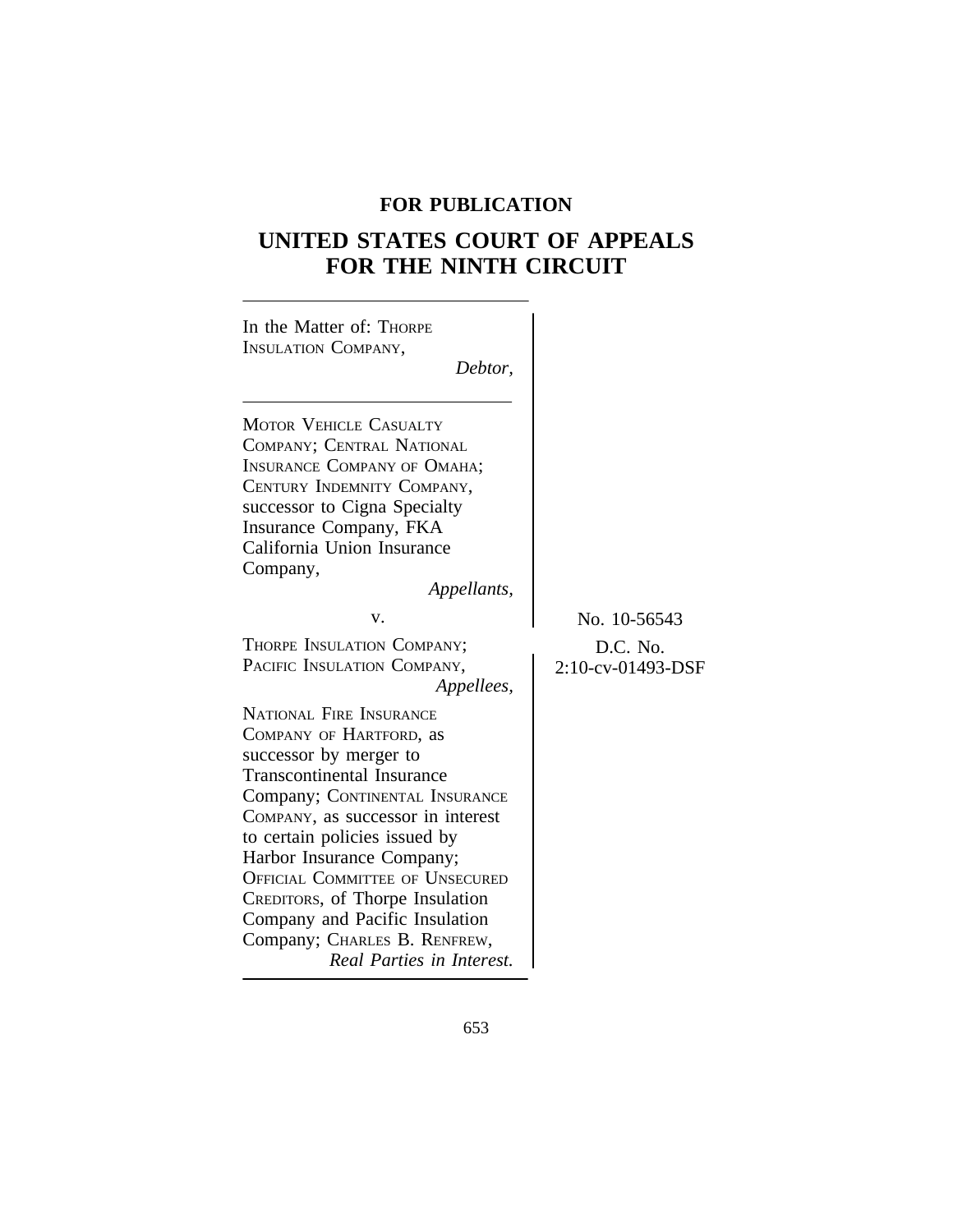In the Matter of: THORPE INSULATION COMPANY, *Debtor,* NATIONAL FIRE INSURANCE COMPANY OF HARTFORD, as successor by merger to Transcontinental Insurance Company; CONTINENTAL INSURANCE COMPANY, as successor in interest to certain policies issued by Harbor Insurance Company, *Appellants,* v. No. 10-56622 THORPE INSULATION COMPANY;<br>
PACIFIC INSULATION COMPANY, 2:10-cv-01493-DSF *Appellees,* **OPINION** CENTRAL NATIONAL INSURANCE COMPANY OF OMAHA; MOTOR VEHICLE CASUALTY COMPANY; CENTURY INDEMNITY COMPANY, successor to Cigna Specialty Insurance Company, FKA California Union Insurance Company; OFFICIAL COMMITTEE OF UNSECURED CREDITORS, of Thorpe Insulation Company and Pacific Insulation Company; CHARLES B. RENFREW, Administrative Law Judge, *Real Parties in Interest.*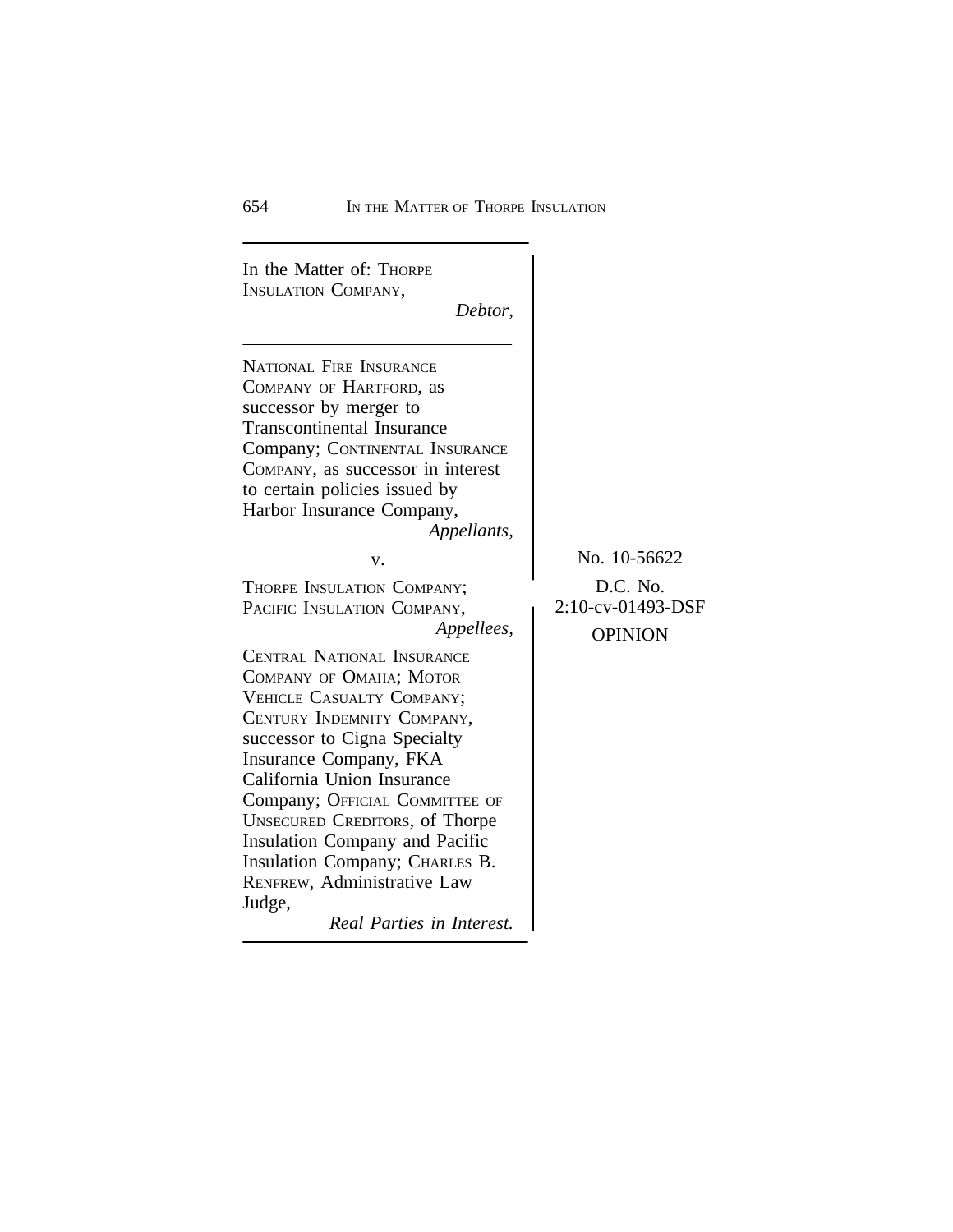Appeal from the United States District Court for the Central District of California Dale S. Fischer, District Judge, Presiding

Argued and Submitted August 30, 2011—Pasadena, California

Filed January 24, 2012

Before: Mary M. Schroeder and Ronald M. Gould, Circuit Judges, and Richard Seeborg, District Judge.\*

Opinion by Judge Gould

<sup>\*</sup>The Honorable Richard Seeborg, United States District Judge for the Northern District of California, sitting by designation.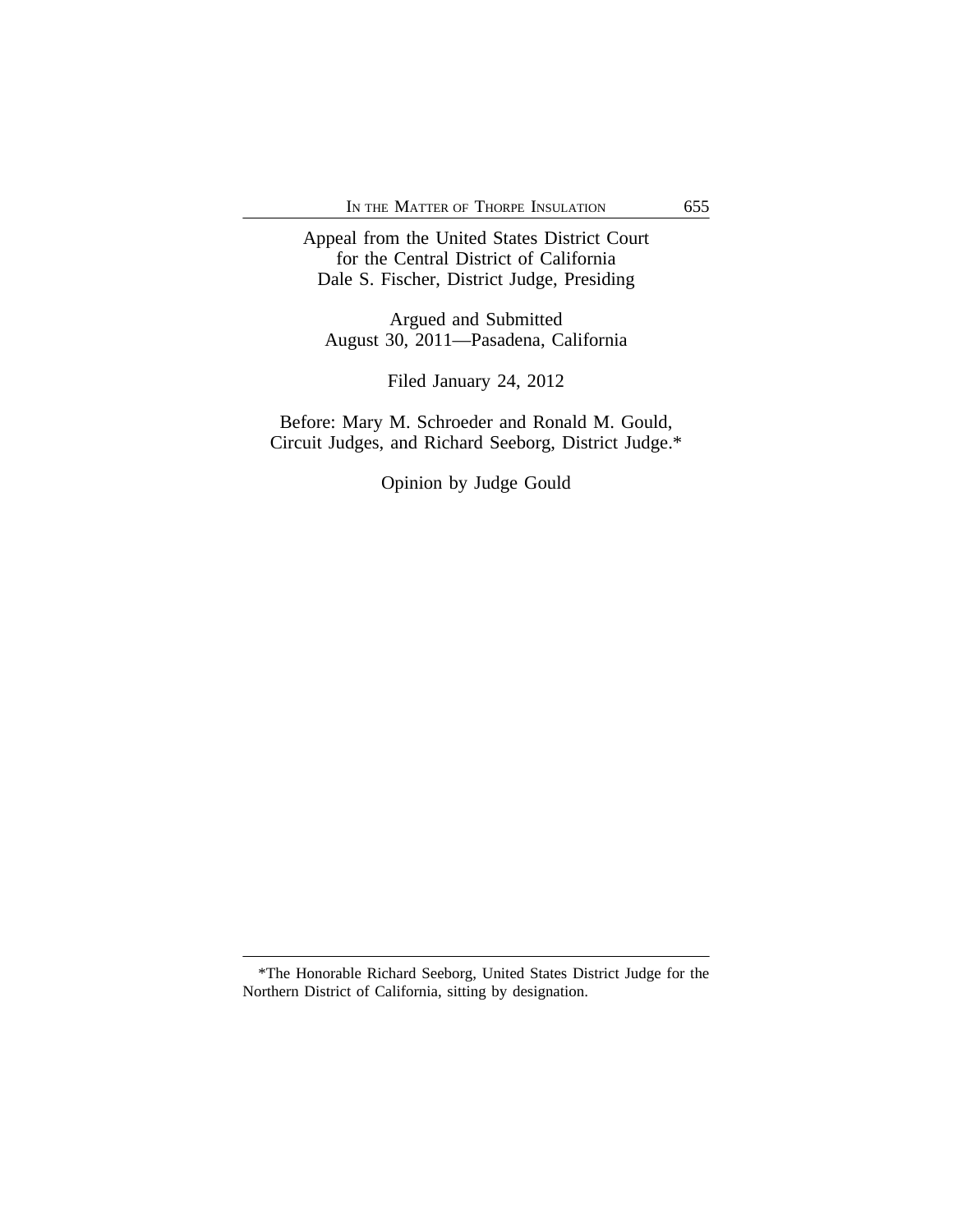## **COUNSEL**

David C. Christian, II (argued), Seyfarth Shaw LLP, Chicago, Illinois; James M. Harris, Seyfarth Shaw LLP, Los Angeles, California; Todd C. Jacobs, Grippe & Elden LLC, Chicago, Illinois, for appellants Continental Insurance Company and National Fire Insurance Company of Hartford.

Tancred V. Schiavoni, O'Melveny & Myers LLP, New York, New York; Richard B. Goetz, O'Melveny & Myers LLP, Los Angeles, California; Jonathan Hacker, O'Melveny & Myers LLP, Washington, D.C.; Alan S. Berman, the Berman Law Group, Woodland Hills, California, for appellants Motor Vehicle Casualty Company, Central National Insurance Company of Omaha, and Century Indemnity Company, successor to Cigna Specialty Insurance Company f/k/a California Union Insurance Company.

Thomas E. Patterson (argued), Kenneth N. Klee, Daniel J. Bussel, and David M. Guess, Klee, Tuchin, Bogdanoff &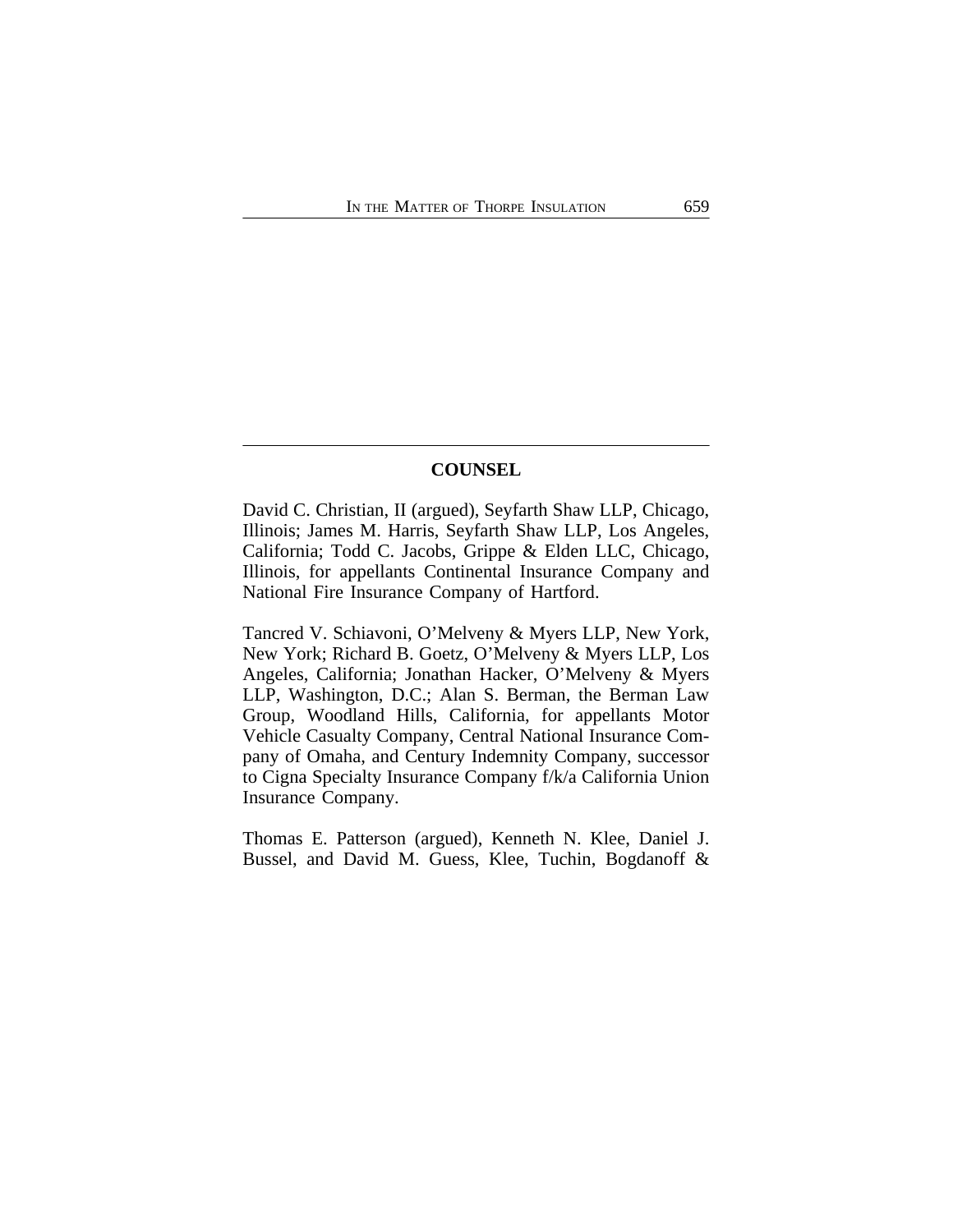Stern LLP, Los Angeles, California; Jeremy V. Richards and Scotta E. McFarland, Pachulski, Stang, Diehl & Jones LLP, Los Angeles, California, for appellee Thorpe Insulation Company.

John A. Lapinski and Leslie R. Horowitz, Clark & Trevithick, P.L.C., Los Angeles, California, for appellee Pacific Insulation Company.

Peter Van N. Lockwood (argued), Caplin & Drysdale, Chartered, Washington, D.C.; Peter J. Benvenutti, Jones Day, San Francisco, California, for appellee Counsel for the Official Committee of Unsecured Creditors of Thorpe Insulation Company and Pacific Insulation Company.

Gary Fergus, Fergus, A Law Office, San Francisco, California, for appellee Charles B. Renfrew, the Futures Representative.

#### **OPINION**

GOULD, Circuit Judge:

The district court affirmed a bankruptcy court's confirmation of a Chapter 11 plan of reorganization under 11 U.S.C. § 524(g), a special provision for the reorganization of companies facing substantial asbestos-related liability. Appellants are several insurance companies that did not reach settlements with Thorpe Insulation Company (Thorpe) and Pacific Insulation Company (Pacific), together the Debtors in bankruptcy court, and who were denied standing to challenge the reorganization plan. The district court held that the reorganization plan was insurance neutral, and so Appellants did not have standing to object to the plan; and it also held that the plan preempted Appellants' state law contract rights. We affirm the district court's conclusion that the plan preempted Appel-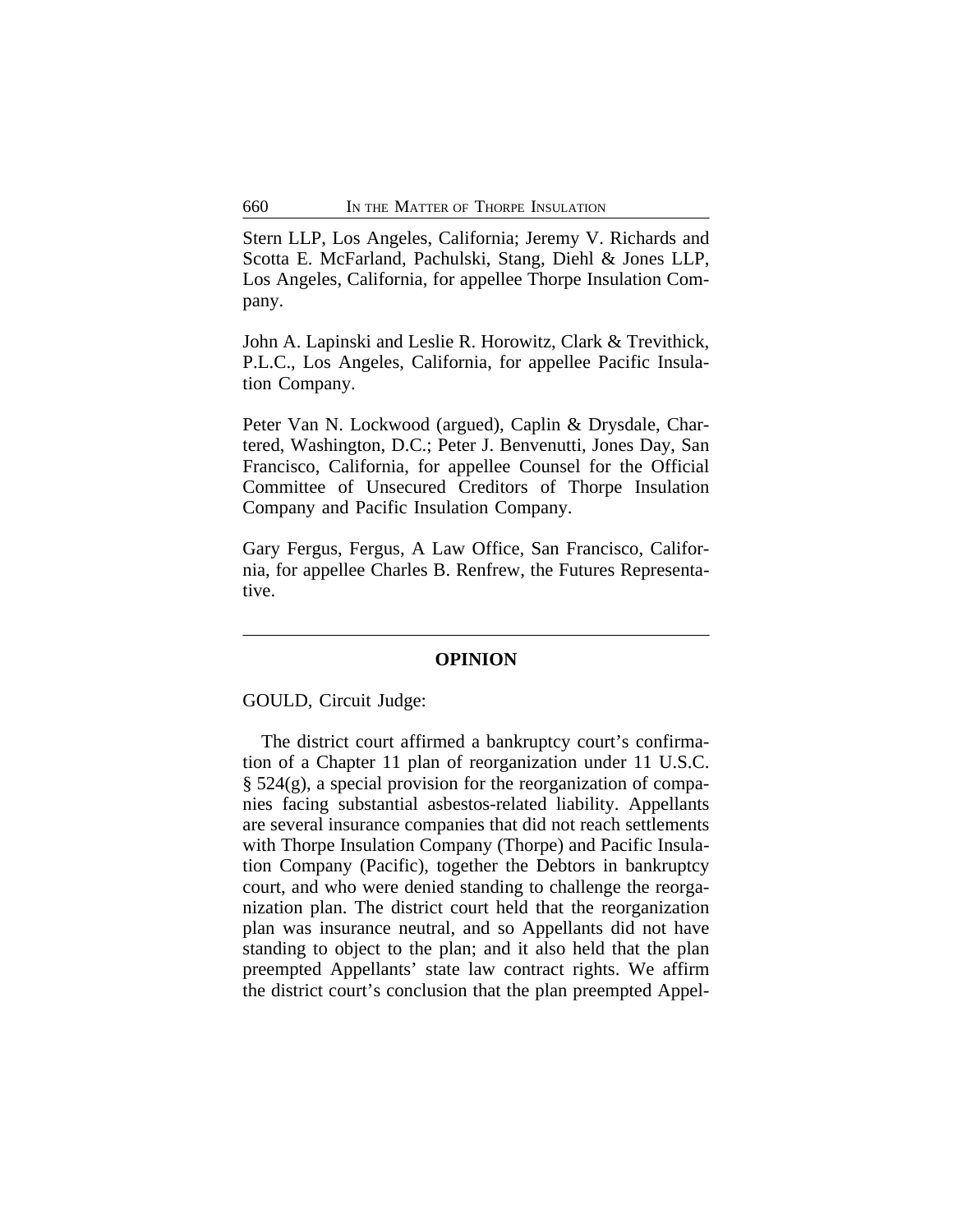lants' state law contract rights. We disagree with the position of Debtors that the appeal is equitably moot, and, reaching the merits, we reverse the district court's conclusion that Appellants lacked standing. We remand to the district court with instructions that it return the case to the bankruptcy court to give Appellants the opportunity to present their proof and argument.

#### **I. Background**

#### **A**

Thorpe is a California company that distributed, installed, and repaired asbestos insulation products between 1948 and 1972. This led to substantial asbestos-related litigation. In the past thirty years, Thorpe has faced about 12,000 claims and lawsuits for personal injury or wrongful death based on asbestos exposure. Robert and Linda Fults owned Thorpe until 2008, when they transferred their shares to their sons Eric and David Fults. In 2000, Thorpe incorporated Pacific as a wholly-owned subsidiary and conveyed to it the assets associated with its materials division. Robert and Linda Fults were the sole shareholders of Pacific. Pacific, a profitable business, has been named in asbestos-related lawsuits as a successor-ininterest to Thorpe. In 2004, Thorpe sold its remaining assets to Farwest Insulation Contracting ("Farwest"), owned by Eric and David Fults, in a private foreclosure sale. Farwest is also a party to many asbestos-related lawsuits and insurance coverage litigation.

Thorpe purchased insurance policies with many companies that covered "products claims" (or "products/completed operations," for injuries caused by asbestos exposure after a product is relinquished or an operation completed), which are subject to aggregate limits, and "operations claims" (or "nonproducts," for injuries caused by asbestos exposure before a product is relinquished or an operation completed), which are not subject to aggregate limits. Since 1978, Thorpe's many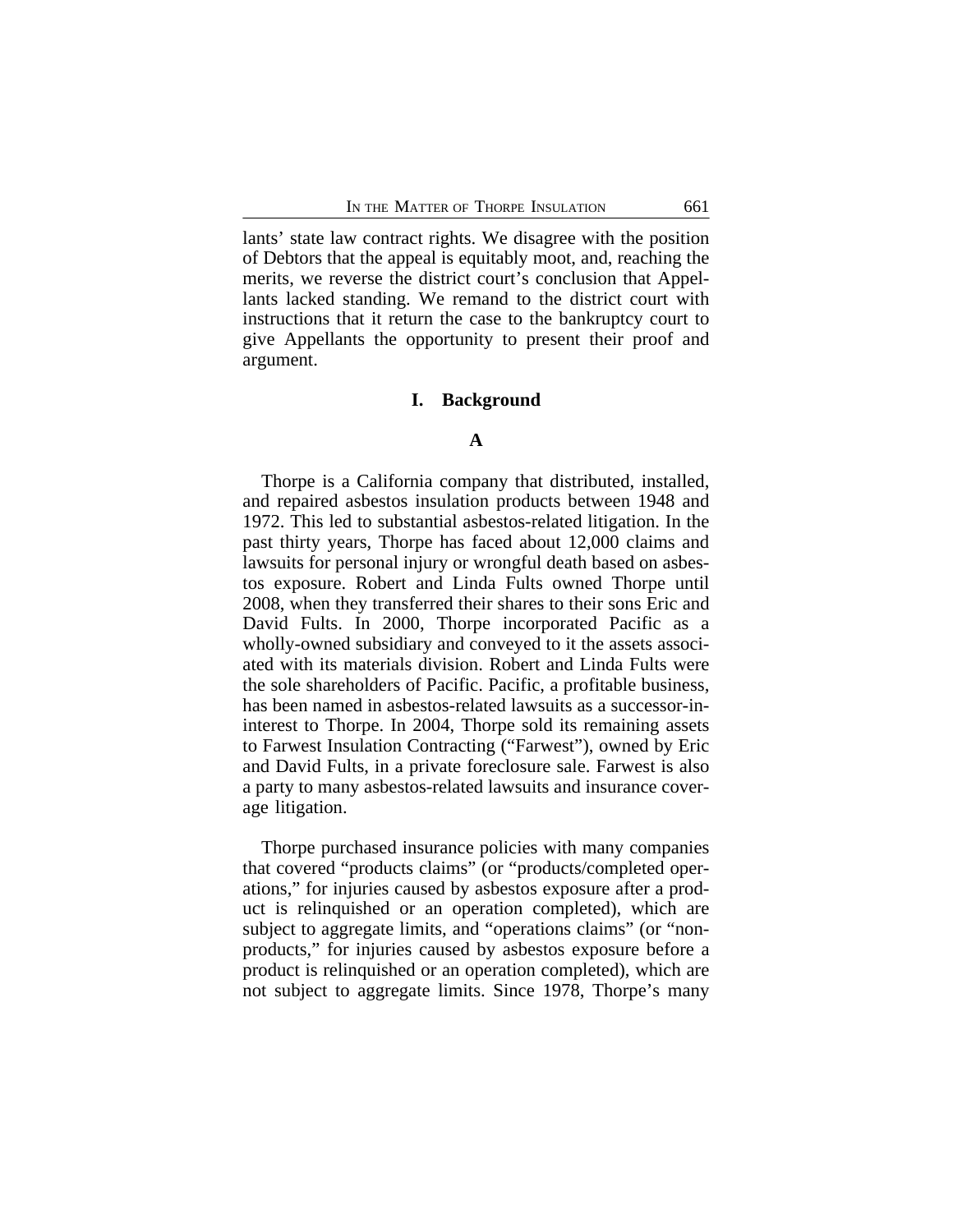insurers have handled the defense and settlement of asbestos suits. Thorpe's insurers paid more than \$180 million defending and indemnifying Thorpe until, in their view, the policies' aggregate limits were exhausted.**<sup>1</sup>**

**B**

Debtors Thorpe and Pacific filed for protection under Chapter 11 of the Bankruptcy Code on October 15, 2007 and October 31, 2007, respectively. Thorpe estimated that, at the time of the bankruptcy filing, 2,000 asbestos cases were pending against it, and Thorpe anticipated that many more suits would be filed in the future.

Thorpe applied to employ the law firms of Snyder Miller & Orton LLP and Morgan Lewis & Bockius LLP as special insurance counsel. Appellants objected that the firms had conflicts of interest because they represented asbestos claimants against Thorpe, but the bankruptcy court approved the employment of the law firms, taking the view that Appellants lacked standing to object. The issue was appealed, the district court remanded for fact-finding, and the bankruptcy court again approved the firms' retention without input from Appellants.

In May 2008, Thorpe, Pacific, the appointed Official Committees of Unsecured Creditors, and the appointed legal representative for holders of future asbestos-related claims ("Appellees") filed a § 524(g) joint plan of reorganization. The current and Fifth Amended Plan of reorganization was filed in December 2009. It is that plan, approved by the bankruptcy court and the district court, that is the subject of this appeal.

<sup>&</sup>lt;sup>1</sup>It appears that the policies with Continental and Fireman's fund were exhausted in 1998, and the rest of the insurers contend that their policy limits were exhausted in 2005.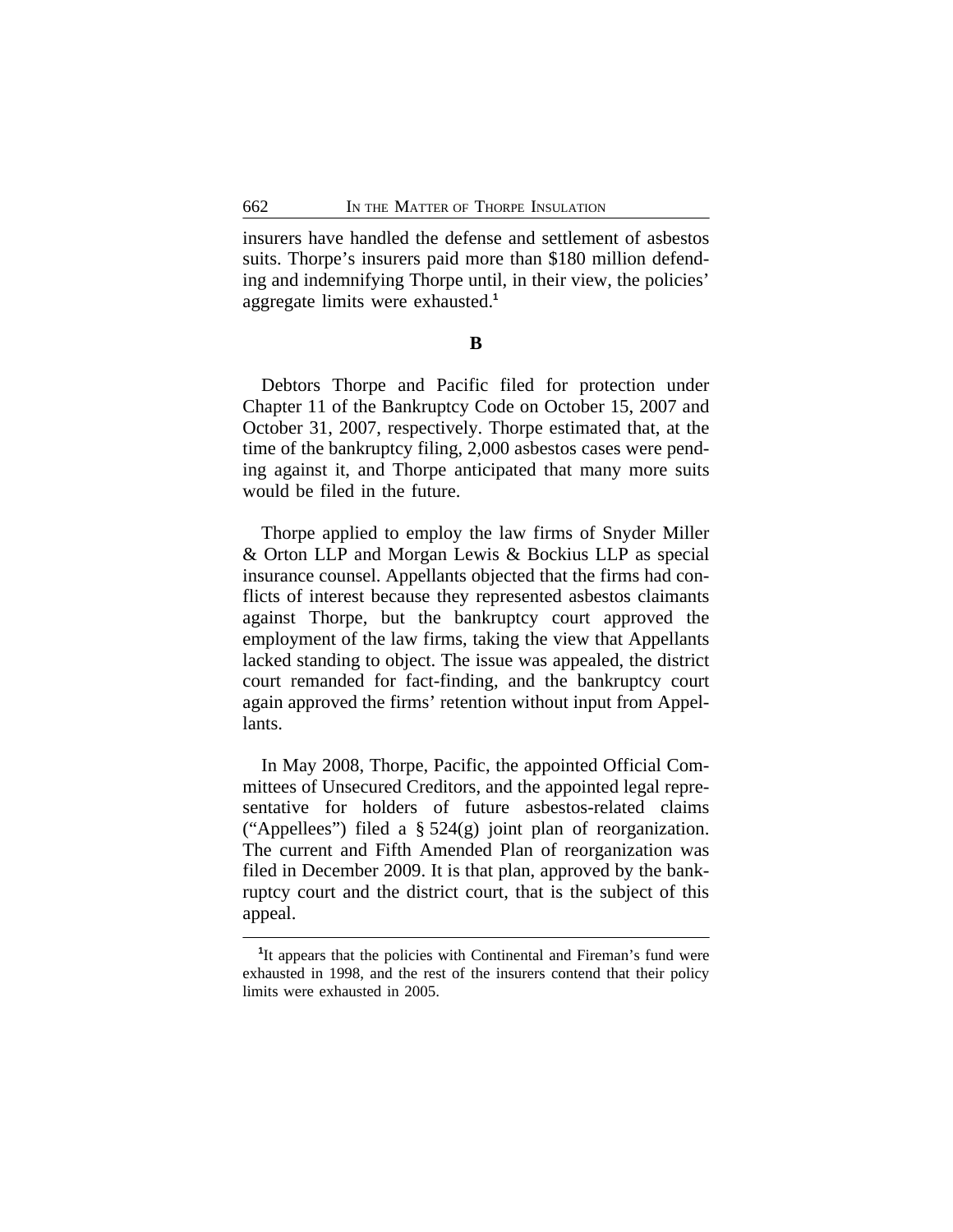Section 524(g) allows a bankruptcy court to issue sweeping channeling injunctions in Chapter 11 cases involving asbestos claims. § 524(g); 4 COLLIER ON BANKRUPTCY  $\P$  524.07. The statute was enacted to adopt the approach taken in the *Johns-Manville* bankruptcy case, wherein a trust (the "*Manville* Trust") was established together with a series of injunctions to channel asbestos-related claims to the trust. *See Kane v. Johns-Manville Corp.*, 843 F.2d 636 (2d Cir. 1988). Because of the often lengthy latency period of asbestos-related injuries, the § 524(g) injunction aims to "control the future litigation of all asbestos-related claims against the parties it protects" by preventing "any entity from taking legal action to collect a claim or demand that is to be paid in whole or in part by a trust created through a qualifying plan of reorganization." COLLIER ON BANK. ¶ 524.07. The injunction may bar actions against the debtor itself as well as claims against the debtor directed at third parties who are directly or indirectly liable—such as where a third party has insured the debtor. *Id.*;  $\S$  524(g)(4)(A)(ii). The bankruptcy court may establish such an injunction if it determines that (1) "the debtor is likely to be subject to substantial future demands for payment arising out of" asbestos-related claims; (2) "the actual amounts, numbers, and timing of such future demands cannot be determined"; and (3) "pursuit of such demands outside the [trust] is likely to threaten the [reorganization] plan's purpose to deal equitably with claims and future demands."  $§ 524(g)(2)(B)(ii).$ 

The requirements for a  $\S 524(g)$  injunction include: (1) there must be a notice and a hearing and the  $524(g)$  plan must be in connection with the confirmation of a Chapter 11 plan of reorganization; (2) there must be a trust established to assume the liabilities of the debtor that has been named in asbestos-related actions; (3) the trust must be funded in whole or in part by the securities of at least one debtor and by the obligation of the debtor to make future payments; (4) the trust must own, or be entitled to own, a majority of the voting shares of the debtor, its parent corporation, and any subsid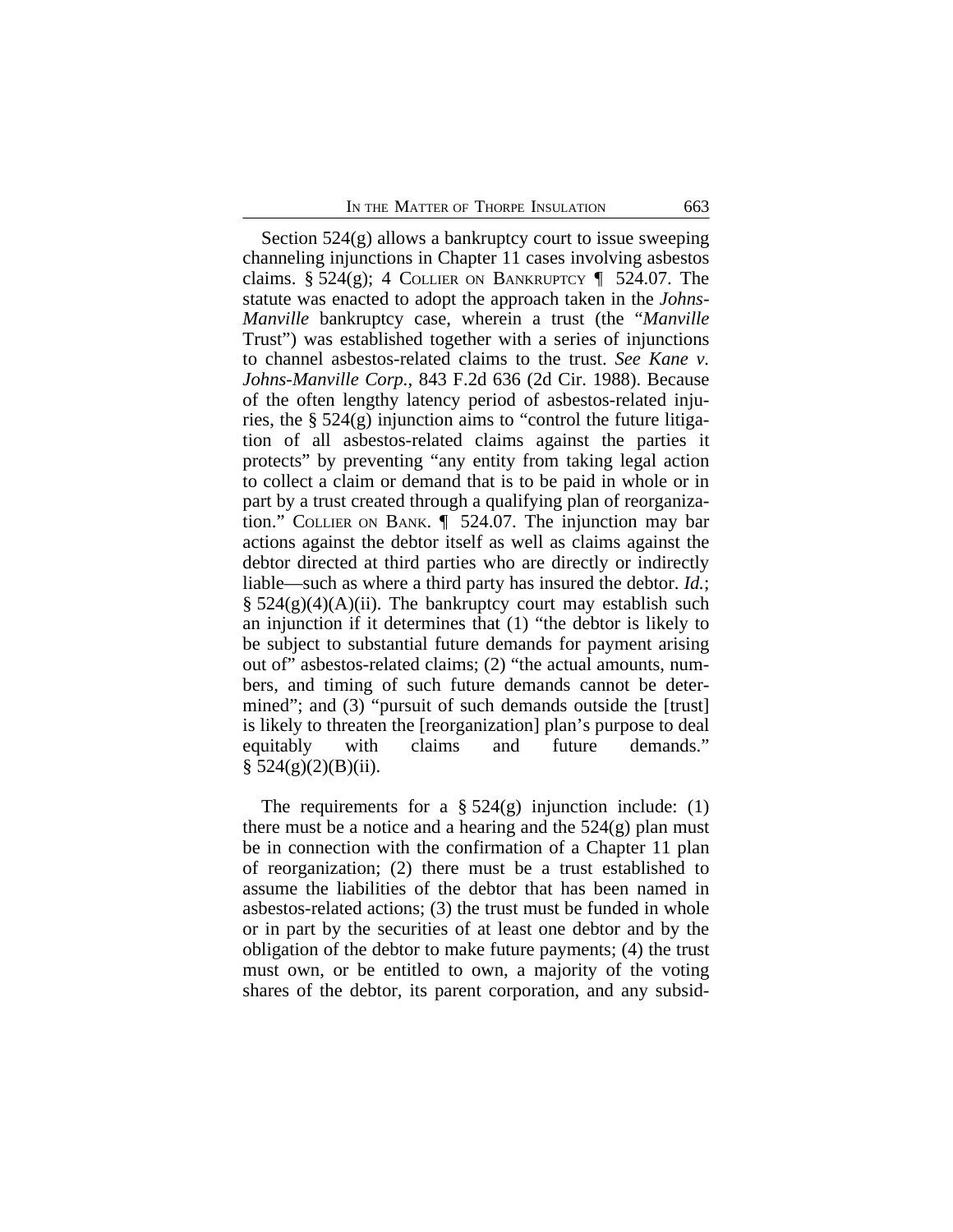iary; (5) the court must find that the debtor meets certain criteria related to the significance of the threats posed by potential asbestos liability; (6) the court must appoint a legal representative to protect the rights of future claimants against the debtor; and (7) the court must determine that the injunction is fair and equitable with respect to future claims (including a determination that third parties like insurers that come within the protection of the injunction have contributed adequate amounts to the trust).  $\S$  524(g).

The Fifth Amended Plan filed by Debtors provided for the issuance of injunctions to channel certain asbestos-related liabilities to a newly-created trust, with sole responsibility for distributions to present and future holders of asbestos-related claims. The plan merges Thorpe and Pacific into the "Reorganized Debtor" and discharges Thorpe, Pacific, and the Reorganized Debtor from all debts. It creates a trust, controlled by the Trust Advisory Committee, to oversee how claims are allowed, valued, and distributed. The Trust uses "trust distribution procedures" to evaluate claims.

In establishing the plan and trust, Thorpe reached settlements with thirteen insurers ("settling insurers") (in addition to four insurers that settled, contingent on a bankruptcy filing, before Thorpe filed). The settlements provided for more than \$600 million in cash and securities to fund the Trust in exchange for releases of claims and protection of  $524(g)$ injunctions. The Debtors contributed the following to the plan: their indemnity claim against the Johns-Manville asbestos trust; the proceeds of the settlements with the Settling Insurers; the "Asbestos Insurance Rights" as defined in the plan; \$500,000 cash; and two promissory notes in the amount of \$1.25 million, secured by 51% of the common stock of Reorganized Debtor. Appellants received from the trust a "Business Loss Allocation;" the trust pays to them a percentage of the money contributed to the trust by the insurance companies up to \$5.25 million.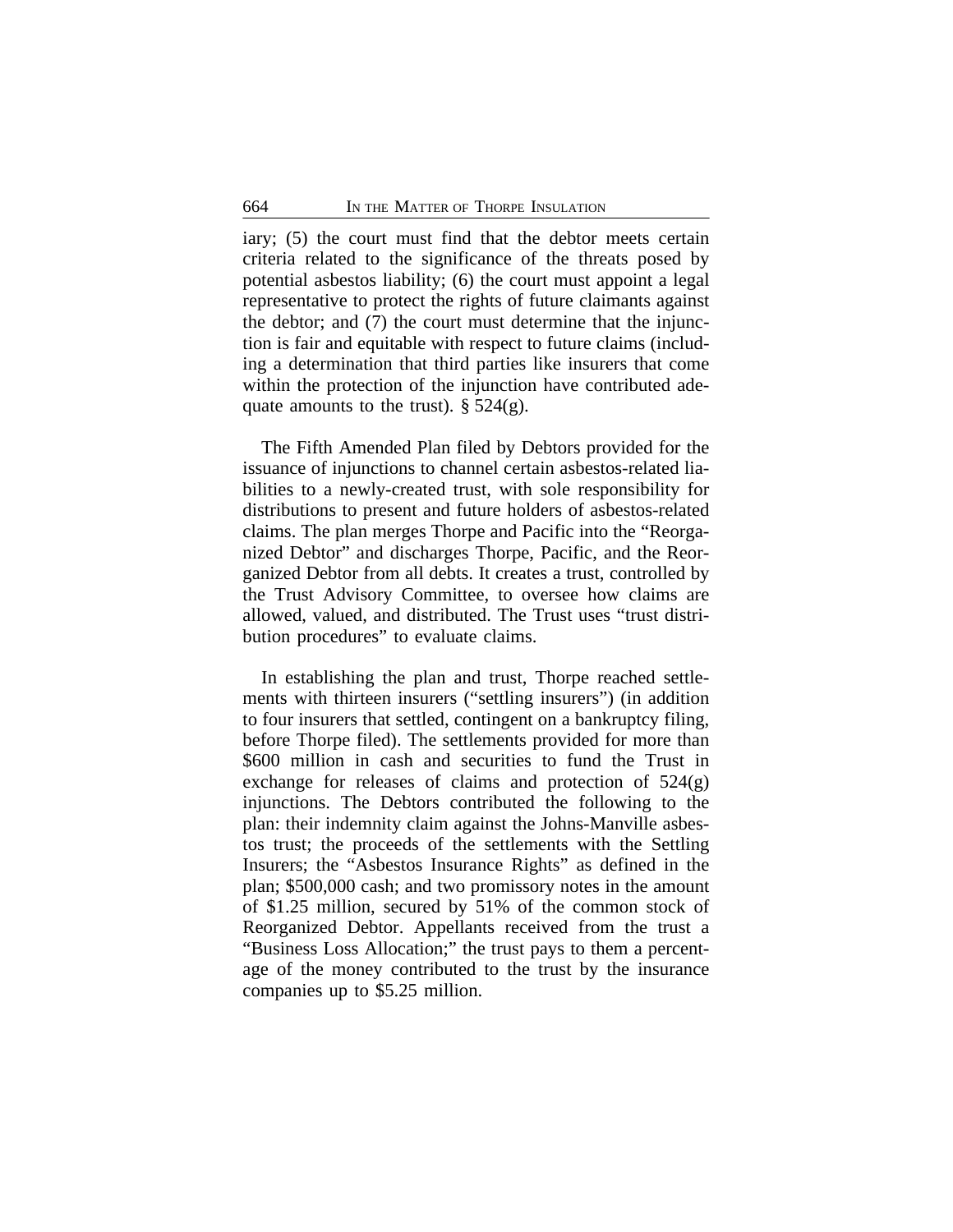The plan creates three injunctions. First, the Channeling Injunction bars the assertion of any asbestos-related claim against any protected party and allows for asbestos-related claims only against the trust, the Reorganized Debtor, and non-settling insurers. Second, the Settling Asbestos Insurer Injunction protects settling insurers by preventing the assertion of contribution claims held by non-settling insurers.**<sup>2</sup>** Instead, the trust absorbs the cost of those barred contributions and reduces dollar-for-dollar any judgment obtained against non-settling insurers holding contribution claims. *Id.* Third, the Asbestos Insurer Injunction prohibits actions against asbestos insurers without permission by the trust; the trust may not allow such actions unless asbestos claimants agree to the same judgment reduction that is binding on the trust before proceeding against non-settling insurers.

The plan contains a valuation matrix. The Matrix gives a way for the trust to value claims consistently across time because of the lengthy latency period of asbestos-related injuries. The value given a claim depends on, *inter alia*, the disease the claimant has, age, work history, and personal history factors.

The plan assigns Debtors' insurance rights to the trust, including policies with the non-settling insurers. The plan contains a section stating that it is "insurance neutral," preserving all "Asbestos Insurance Defenses." However, in apparent contradiction of the neutrality characterization, the plan includes four exceptions to the otherwise preserved defenses. It does not permit a defense:

(a) that is based on the assertion that the transfer of the Asbestos Insurance Rights to the Trust . . . is invalid, unenforceable or otherwise breaches the

**<sup>2</sup>**Some non-settling insurers have insurance policies with the settling insurers ("reinsurance"). This injunction prevents the non-settling insurers from filing claims under those policies.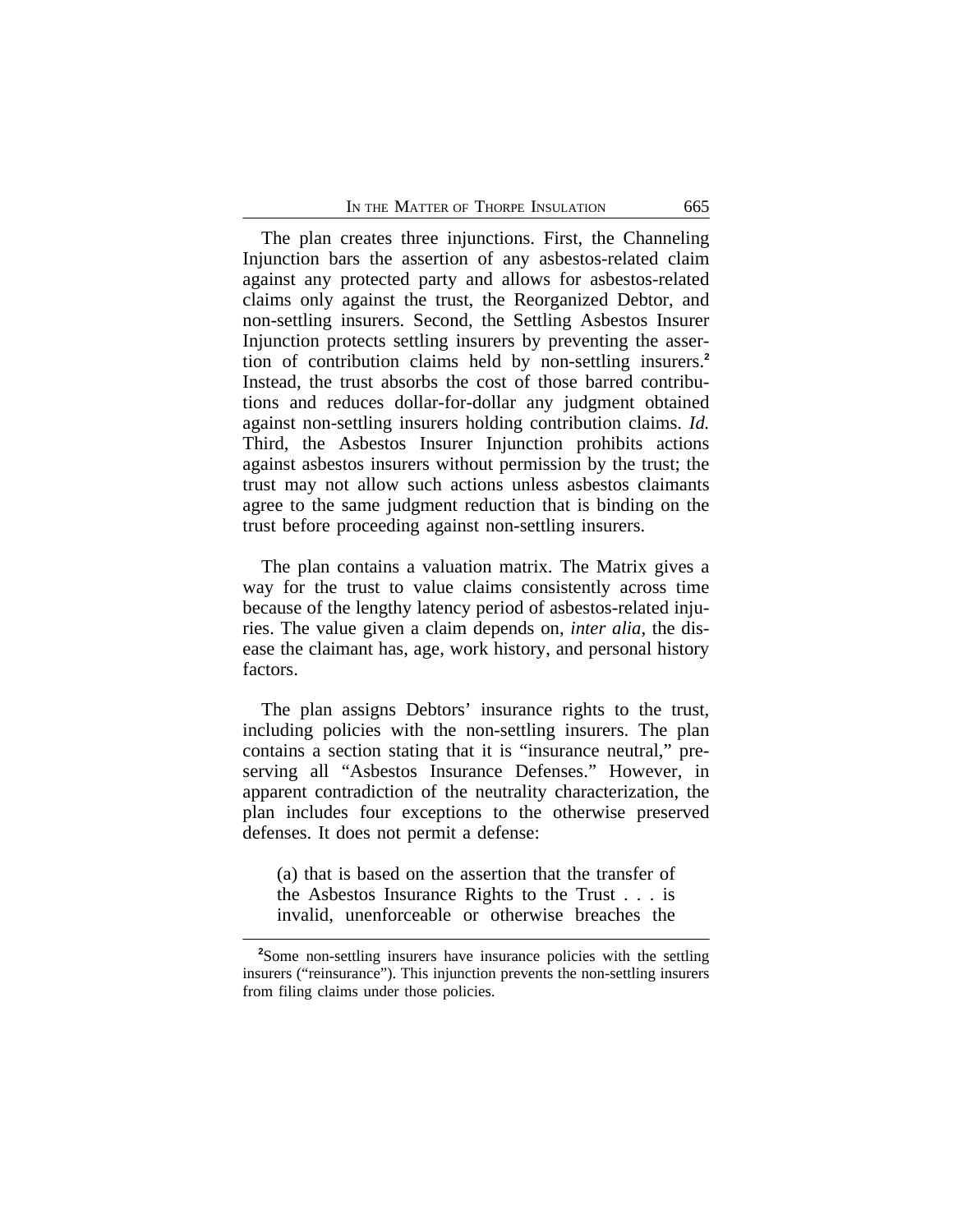terms of any Asbestos Insurance Policy, Asbestos Insurance Settlement, or any other agreement with any Asbestos Insurer, (b) that has been released, waived, altered or otherwise resolved, in full or in part, in any Asbestos Insurance Settlement, or any other agreement with any Asbestos Insurer, (c) to the extent affected by application of principles of res judicata, collateral estoppel, claim preclusion or issue preclusion, or (d) premised upon the commencement of Chapter 11 Cases under Section 301 of the Bankruptcy Code.

The plan allows claimants either to bring their claim against the trust or to get permission from the trust to sue non-settling insurers directly under Thorpe's insurance policies.

Without giving Appellants the opportunity to be heard fully on all relevant issues, the bankruptcy court affirmed the Fifth Amended Joint Plan of Reorganization on February 1, 2010.

#### **C**

After confirmation of the plan by the bankruptcy court, Appellants appealed the order confirming the Fifth Amended Joint Plan of Reorganization. Under § 524(g), the district court must affirm a plan and its injunctions for them to be valid and enforceable.  $\S$  524(g)(3)(A). The district court affirmed the plan, modifying the trust distribution procedures slightly, and entered an order issuing and affirming the plan on September 21, 2010.

Two groups of non-settling insurers appeal the district court decision. These are: (1) Continental Insurance Company and National Fire Insurance Company of Hartford (together, "CNA"); and (2) Motor Vehicle Casualty Company, Central National Insurance Company of Omaha, and Century Indemnity Co. (together, "ACE") (both groups together, "Appellants"). Appellants contend that the courts below erred in their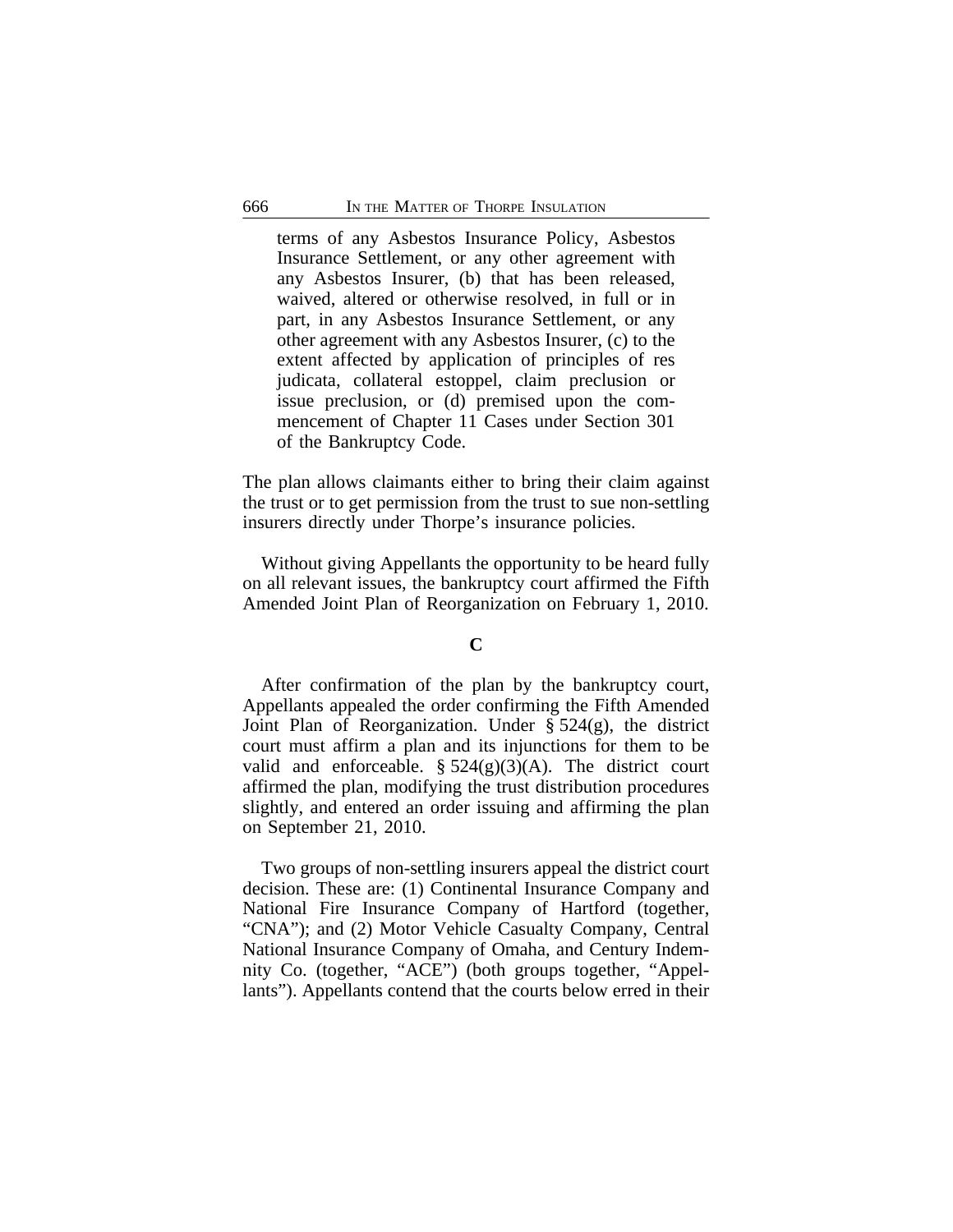preemption rulings, that the plan does not comply with  $\S$  524(g), that the plan was not proposed in good faith, that the plan was developed by conflicted counsel, and that they have standing to object to the plan and to appeal.

We denied Appellants' emergency motion for a stay pending appeal but consolidated the two appeals and granted expedited briefing. The plan became effective on October 22, 2010, and implementation of the plan began. Appellees filed a motion to dismiss as moot in February 2011, which the motions panel referred to us.

#### **II. Standard of Review**

We have jurisdiction under 28 U.S.C. § 158(d)(1). We review de novo the district court's decision on appeal from the bankruptcy court, applying the same standards applied by the district court, without deference to the district court. *Decker v. Tramiel (In re JTS Corp.)*, 617 F.3d 1102, 1109 (9th Cir. 2010). The bankruptcy court's conclusions of law are reviewed de novo, and its findings of fact are reviewed for clear error. *Id.* The preemption, standing, and insurance neutrality rulings present questions of law reviewed de novo.

#### **III. Discussion**

#### **A. Mootness**

Appellees contend that the appeal is moot because Appellants did not obtain a stay and there has been substantial confirmation of the plan.**<sup>3</sup>** We will not entertain an appeal if the case is moot. The "party moving for dismissal on mootness grounds bears a heavy burden." *Jacobus v. Alaska*, 338 F.3d

**<sup>3</sup>**Appellees' contention on equitable mootness is not asserted within its appellate brief, but was the subject of a separate motion to dismiss the appeal as moot, filed by Appellees, and referred to our panel. For the reasons that follow, we deny the motion to dismiss this appeal as moot.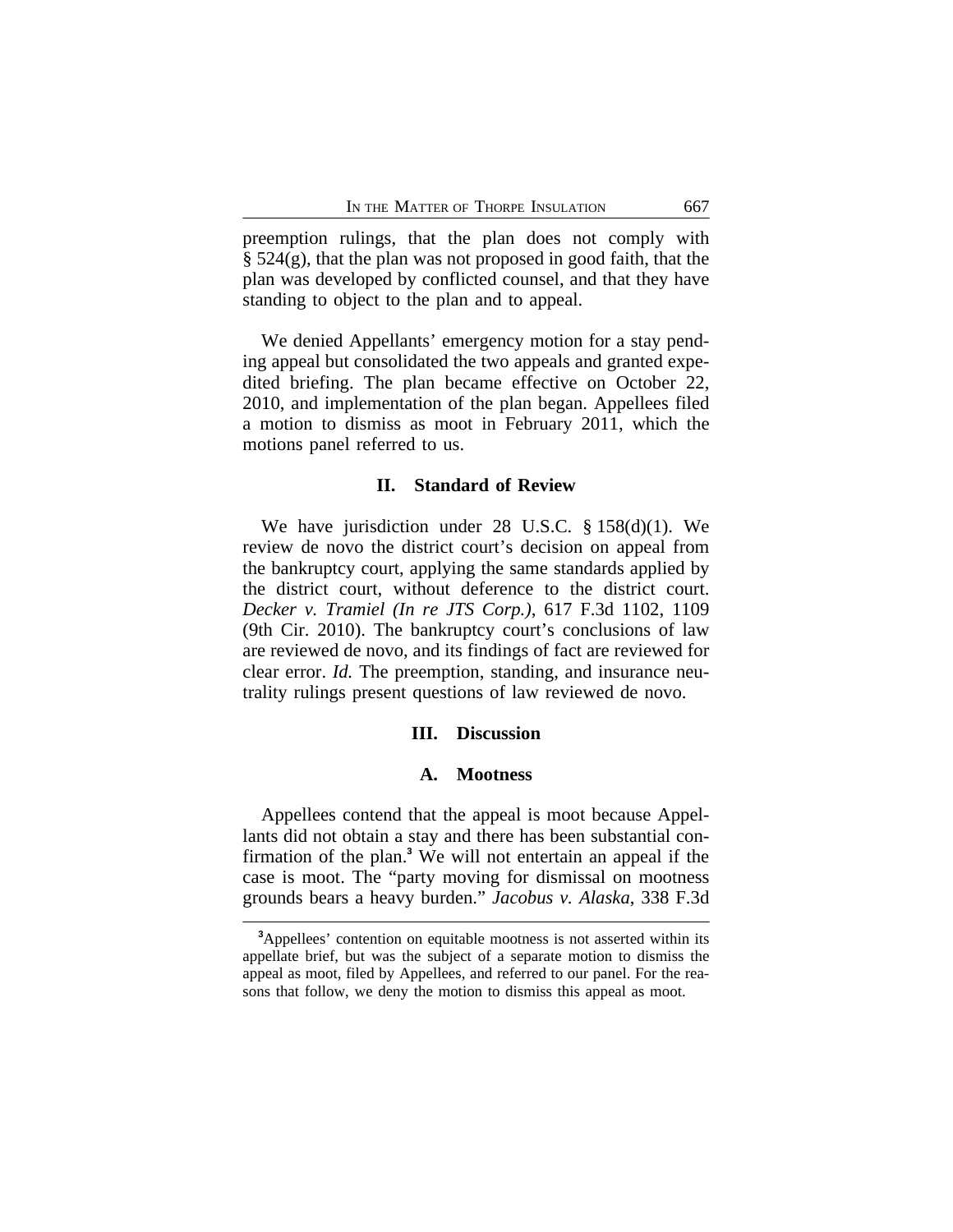1095, 1103 (9th Cir. 2003). There are two mootness doctrines to consider—one deriving from Article III of the Constitution, and one from equity. We address these in turn.

**[1]** The jurisdiction of federal courts is limited to actual cases and controversies. U.S. CONST. art. III, § 2, cl. 2. "The test for mootness of an appeal is whether the appellate court can give the appellant any effective relief in the event that it decides the matter on the merits in his favor. If it can grant such relief, the matter is not moot." *Felster Publ'g v. Burrell* (*In re Burrell*), 415 F.3d 994, 998 (9th Cir. 2005) (quoting *Garcia v. Lawn*, 805 F.2d 1400, 1402 (9th Cir. 1986)). We conclude that the appeal is not constitutionally moot because we could reverse plan confirmation or require modification of the plan, thereby giving relief to Appellants.

**[2]** We next address whether this appeal is moot under the doctrine commonly known as "equitable mootness," which has some sway in bankruptcy cases where public policy values the finality of bankruptcy judgments because debtors, creditors, and third parties are entitled to rely on a final bankruptcy court order. *See, e.g.*, *In re Onouli-Kona Land Co.*, 846 F.2d 1170, 1172 (9th Cir. 1988) (noting the need for finality in bankruptcy); 13B FEDERAL PRACTICE & PROCEDURE § 3533.2.3 (3d ed.) ("Bankruptcy appeals provide numerous examples of the need to protect third party interests arising from substantial implementation of a reorganization plan pending appeal."). Equitable mootness occurs when a "comprehensive change of circumstances" has occurred so "as to render it inequitable for this court to consider the merits of the appeal." *In re Roberts Farms*, 652 F.2d 793, 798 (9th Cir. 1981). The question is whether the case "present[s] transactions that are so complex or difficult to unwind that the doctrine of equitable mootness would apply." *Lowenschuss v. Selnick* (*In re Lowenschuss*), 170 F.3d 923, 933 (9th Cir. 1999). The Second, Third, and Fifth Circuits have developed tests to determine whether an appeal is equitably moot.**<sup>4</sup>** We

**<sup>4</sup>**The Second Circuit has developed a five part test to determine if constitutional and equitable considerations moot an appeal where there has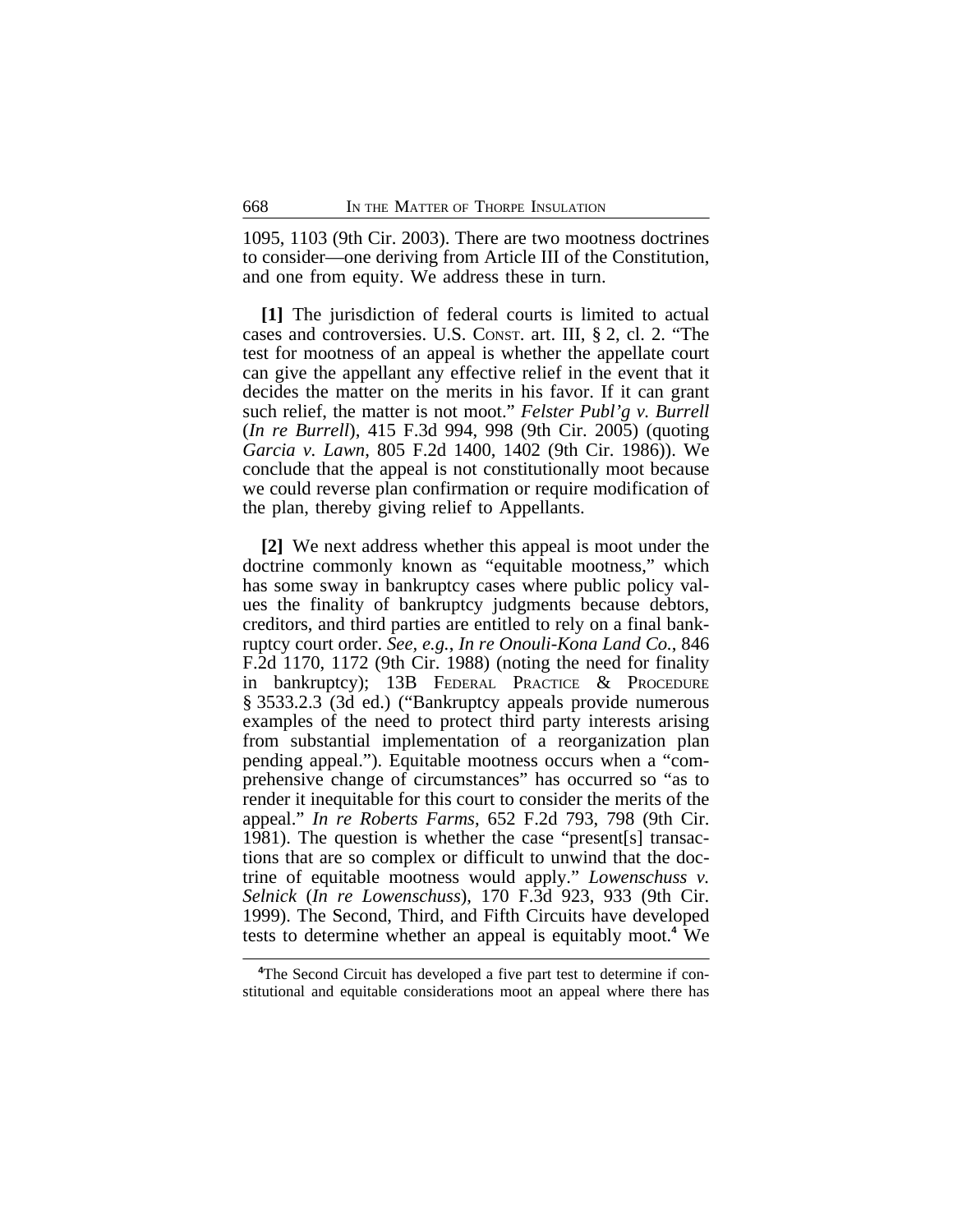have not yet expressly articulated a comprehensive test, but our precedents have looked at whether a stay was sought, whether the plan has been substantially consummated, whether third party rights have intervened, and, if so, whether any relief can be provided practically and equitably. *Baker & Drake*, 35 F.3d at 1351 (1994) ("moot if a party opposing a reorganization plan has failed to obtain a stay pending appeal, and the plan has been carried out to 'substantial [culmination].' "); *In re Roberts Farms, Inc.*, 652 F.2d at 797-98 (1981) (moot if plan has been so far implemented that impossible to fashion effective relief or where party challenging

been substantial consummation. "[S]ubstantial consummation will not moot an appeal if all of the following circumstances exist: (a) the court can still order some effective relief; (b) such relief will not affect the reemergence of the debtor as a revitalized corporate entity; (c) such relief will not unravel intricate transactions so as to knock the props out from under the authorization for every transaction that has taken place and create an unmanageable, uncontrollable situation for the Bankruptcy Court; (d) the parties who would be adversely affected by the modification have notice of the appeal and an opportunity to participate in the proceedings; and (e) the appellant pursued with diligence all available remedies to obtain a stay of execution of the objectionable order . . . ." *In re Chateaugay Corp.*, 10 F.3d at 952-53 (internal citations and quotations omitted).

The Third Circuit considers the following five factors: "(1) whether the reorganization plan has been substantially consummated, (2) whether a stay has been obtained, (3) whether the relief requested would affect the rights of the parties not before the court, (4) whether the relief requested would affect the success of the plan, and (5) the public policy of affording finality to bankruptcy judgments." *Nordhoff Invs., Inc. v. Zenith Elecs. Corp.*, 258 F.3d 180, 185 (3d Cir. 2001). The court gives the factors varying weight depending on the particularity of the plan, putting the most weight on whether the plan has been substantially consummated. *Id.*

The Fifth Circuit considers three factors: "(1) whether the complaining party has failed to obtain a stay, (2) whether the plan . . . has been substantially consummated, and (3) whether the relief requested would affect the rights of parties not before the court or the success of the plan." *TNB Fin., Inc. v. James F. Parker Interests* (*In re Grimland, Inc.*), 243 F.3d 228, 231 (5th Cir. 2001).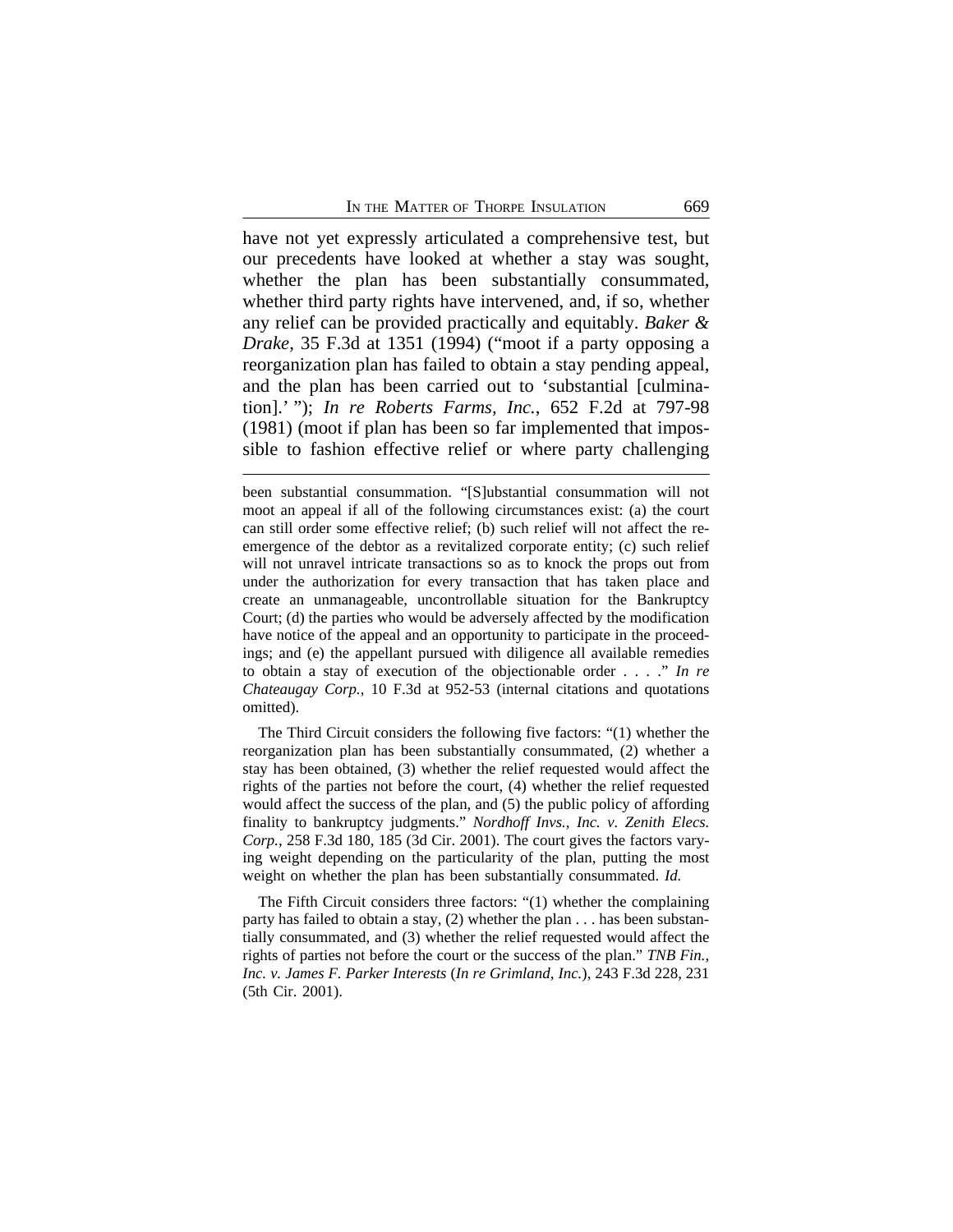plan fails to use due diligence to seek a stay); *In re Spirtos*, 992 F.2d at 1006 (1993) (moot if no stay and rights of third parties have intervened, but not if able to fashion relief that is both effective and equitable).

**[3]** We endorse a test similar to those framed by the circuits that have expressed a standard: We will look first at whether a stay was sought, for absent that a party has not fully pursued its rights. If a stay was sought and not gained, we then will look to whether substantial consummation of the plan has occurred. Next, we will look to the effect a remedy may have on third parties not before the court. Finally, we will look at whether the bankruptcy court can fashion effective and equitable relief without completely knocking the props out from under the plan and thereby creating an uncontrollable situation for the bankruptcy court. For reasons explained below, we conclude that this appeal is not equitably moot.**<sup>5</sup>**

**[4]** First, this is not a case where Appellants sat on their rights; they sought a stay and were refused both by us and by the Circuit Justice. A failure to seek a stay can render an appeal equitably moot. *In re Roberts Farms*, 652 F.2d at 797-98. However, failure to obtain a stay does not require a conclusion of equitable mootness where parties use due diligence in seeking the stay. *In re Lowenschuss*, 170 F.3d at 933 (not equitably moot where sought stay but bankruptcy court refused to grant it). In such a circumstance, where a party has done nothing by its own inaction to encourage or permit developments to proceed without its participation, courts should be cautious about reaching a conclusion of equitable

**<sup>5</sup>**We make no determination that Appellants' rights have necessarily been impaired, except in so far as they were not permitted to be heard on the relevant issues in the bankruptcy court, nor that the plan is necessarily deficient. We are remanding so that Appellants can have a full and fair opportunity to present evidence and be heard on those issues before the bankruptcy court.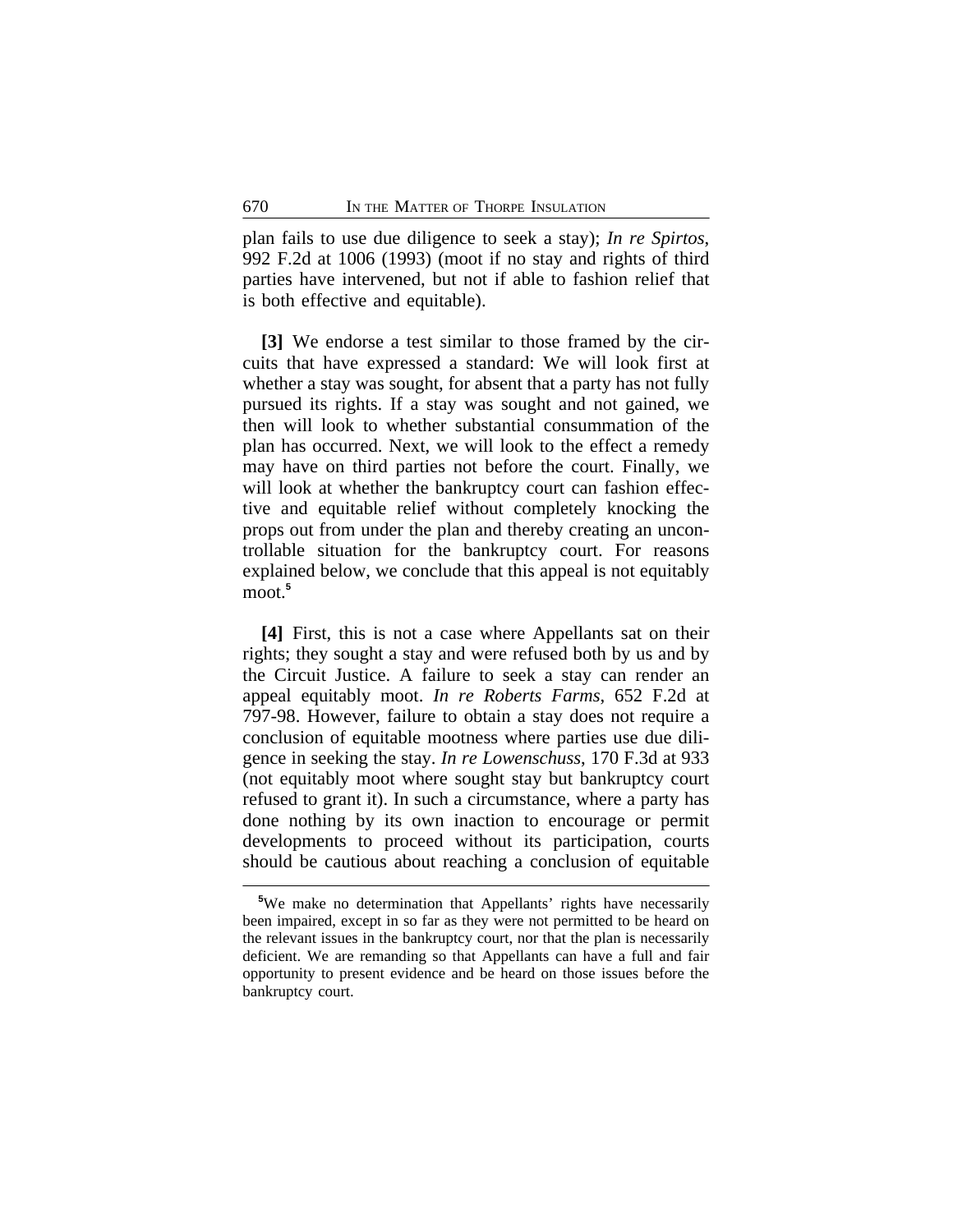mootness. To say that a party's claims, although diligently pursued, are equitably moot because of the passage of time, before the party had a chance to present views on appeal, would alter the doctrine to be one of "inequitable mootness." Although practicalities necessarily may take center stage in a particular case, we decline in every case to elevate expediency over the justice of the situation. If Appellants here have presented appellate claims that can be remedied by some reasonable means without totally dislodging the  $\S 524(g)$  plan, it would be inequitable to dismiss their appeal on equitable mootness grounds merely because the reorganization has proceeded. The failure to gain a stay is one factor to be considered in assessing equitable mootness, but is not necessarily controlling.

**[5]** Second, we next determine whether substantial consummation of the plan has occurred. The Bankruptcy Code defines substantial consummation as: (a) transfer of all or substantially all of the property proposed by the plan to be transferred; (b) assumption by the debtor or by the successor to the debtor under the plan of the business or of the management of all or substantially all of the property dealt with by the plan; and (c) commencement of distribution under the plan. 11 U.S.C. 1101(2). Here, though distribution under the plan has commenced, all or substantially all of the property the plan proposes to transfer has not been transferred. The plan involves \$600 million in settlement proceeds, and, per the current record, only \$135 million has been transferred to the trust.**<sup>6</sup>** Further, the trust has only distributed \$44.7 million for pre-petition claims, claims submitted directly to the trust, the Business Loss Allocation, operating expenses, and contingent and professional fees—only \$15 million of this has been to asbestos claimants. This is not half, let alone "substantially all," of the property proposed to be transferred by the plan.

**<sup>6</sup>**Appellants object to the declaration offered by Appellees containing this information. We overrule the objection and consider the evidence.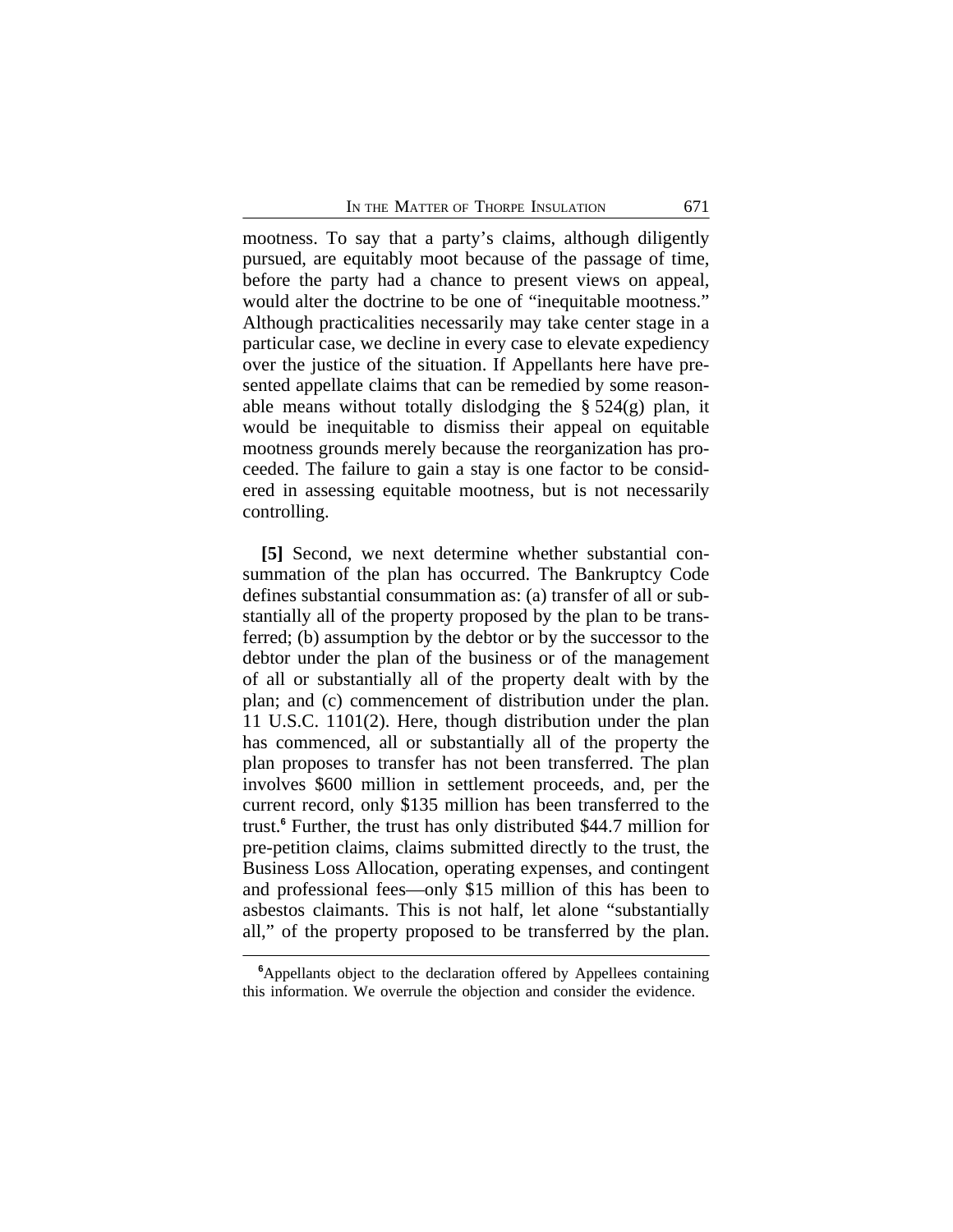We conclude that the plan has not been substantially consummated.**<sup>7</sup>**

**[6]** Third, we must evaluate "whether modification of the plan of reorganization would bear unduly on the innocent." *In re 203 N. LaSalle St. Pshp.*, 126 F.3d 955, 961 (7th Cir. 1997), judgment rev'd on other grounds, 526 U.S. 434 (1999). An important consideration is whether all the parties affected by the appeal are before the court. *See, e.g.*, *In re Arnold & Baker Farms*, 85 F.3d at 1420; *In re Spirtos*, 992 F.2d at 1007. The plan has proceeded and third party rights have intervened to some extent because the trust has both made and received payments. Appellees argue that any changes made to the plan would be inequitable because asbestos claimants voted on the plan relying on the transactions it created, and any change would unfairly affect the bargain they received. However, in determining whether an appeal is equitably moot, the question is not whether it is possible to alter a plan such that no third party interests are affected, but whether it is possible to do so in a way that does not affect third party interests to such an extent that the change is inequitable. If we followed Appellees' argument, no party that failed to obtain a stay in  $\S 524(g)$  cases would ever be able to appeal, because third party rights would always be affected in some way. We reject that position. The Third Circuit has allowed changes to a  $524(g)$  plan where the plan had already been approved by claimants. *Combustion Eng'g*, 391 F.3d at 201-02 (bankruptcy court added super-preemptory provision after approval by majority of asbestos claimants).

**[7]** Also, the plan provides that it may be modified after confirmation with consent of the trust advisory committee and the Futures Representative but without a vote by asbestos

<sup>&</sup>lt;sup>7</sup>If the plan was substantially consummated, that would not be the end of the inquiry. We would agree with our sister circuits, see note 5 *supra*, that we could still assess whether effective relief might be given without fully impairing the prior plan and other pertinent circumstances.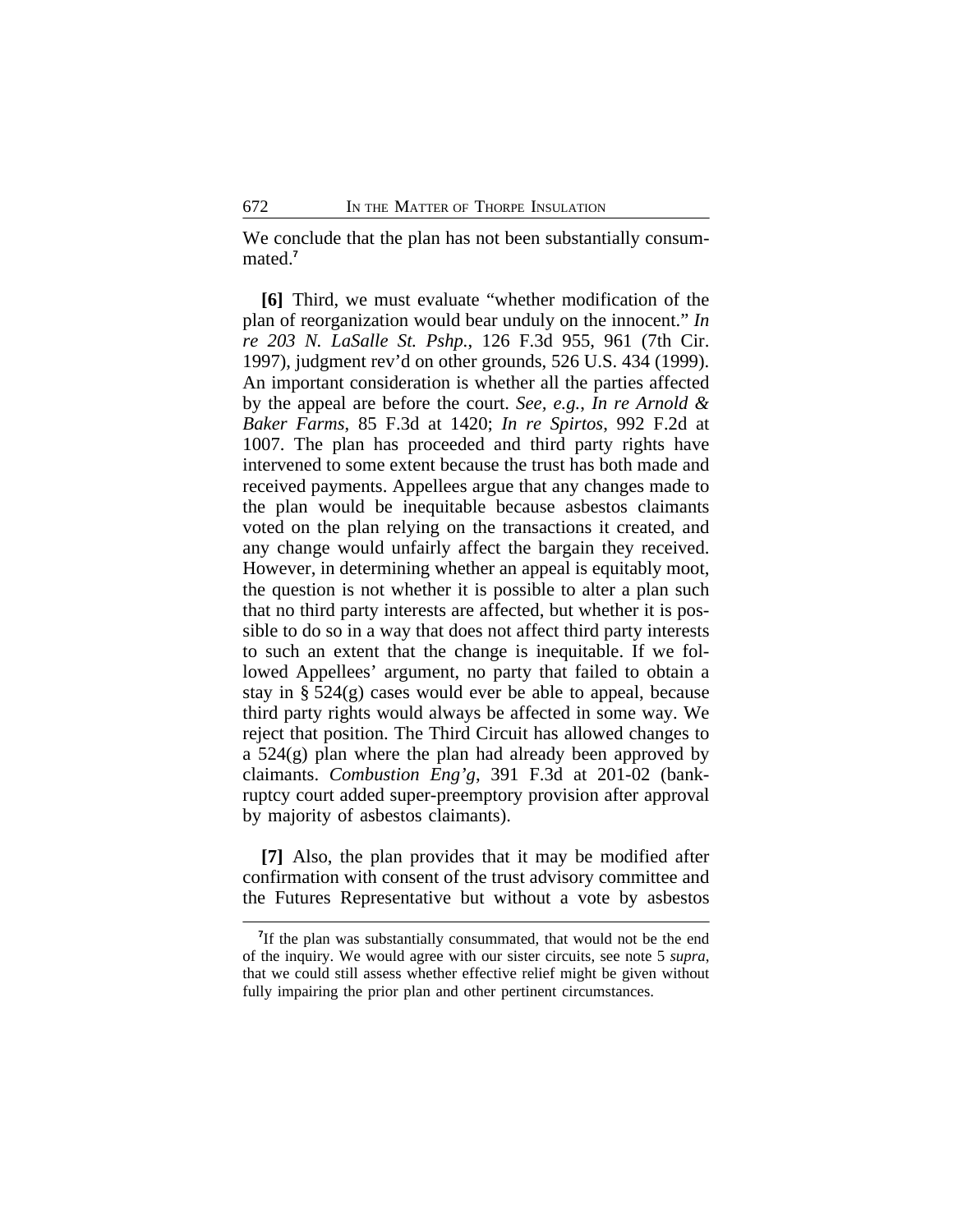claimants. While the claimants agreed to the plan, they did not agree to a plan that promised no future changes. Further, the appointed Futures Representative is a party to this appeal. The bankruptcy court and the Futures Representative can ensure that any changes to the plan after remand are made in a way that is equitable to all affected parties. Finally, the bankruptcy court could fashion remedies that would not impact the asbestos claimants in a negative way, such as requiring the Debtor to contribute more money to the trust. Appellees argue that the plan is also equitably moot because the reorganized debtor received credit from California Bank & Trust, which creates third party reliance on the plan. But even if the bank extended credit to the reorganized debtor in reliance on the plan, we do not think that remedies short of reversing plan confirmation would affect the bank in an inequitable way.

**[8]** Fourth, and most importantly, we look to whether the bankruptcy court on remand may be able to devise an equitable remedy. Because traditional equitable remedies are extremely broad and vest great discretion in a court devising a remedy, we expect that if there is violation of Appellants' legal rights from the plan, the bankruptcy court should be able to find a remedy that is appropriate. The plan has thus far proceeded to a point where it may not be viable totally to upset the plan, to tip over the  $\S$  524(g) apple cart. Yet, that does not mean that there could not be plan modifications adequate to give remedy for any prior wrong. Where equitable relief, though incomplete, is available, the appeal is not moot. *Paulman v. Gateway Venture Partners III, L.P.* (*In Re Filtercorp, Inc.*), 163 F.3d 570, 578 (9th Cir. 1998).

There are several ways here that Appellants could get some relief without completely upsetting the plan. First, Appellees challenge the sufficiency of plan funding. The district court, on appeal, could require Appellees to contribute more to the trust. As an example, the court could require Appellees to return the \$2.5 million they have received pursuant to the Business Loss Allocation. *In re Spirtos*, 992 F.2d at 1007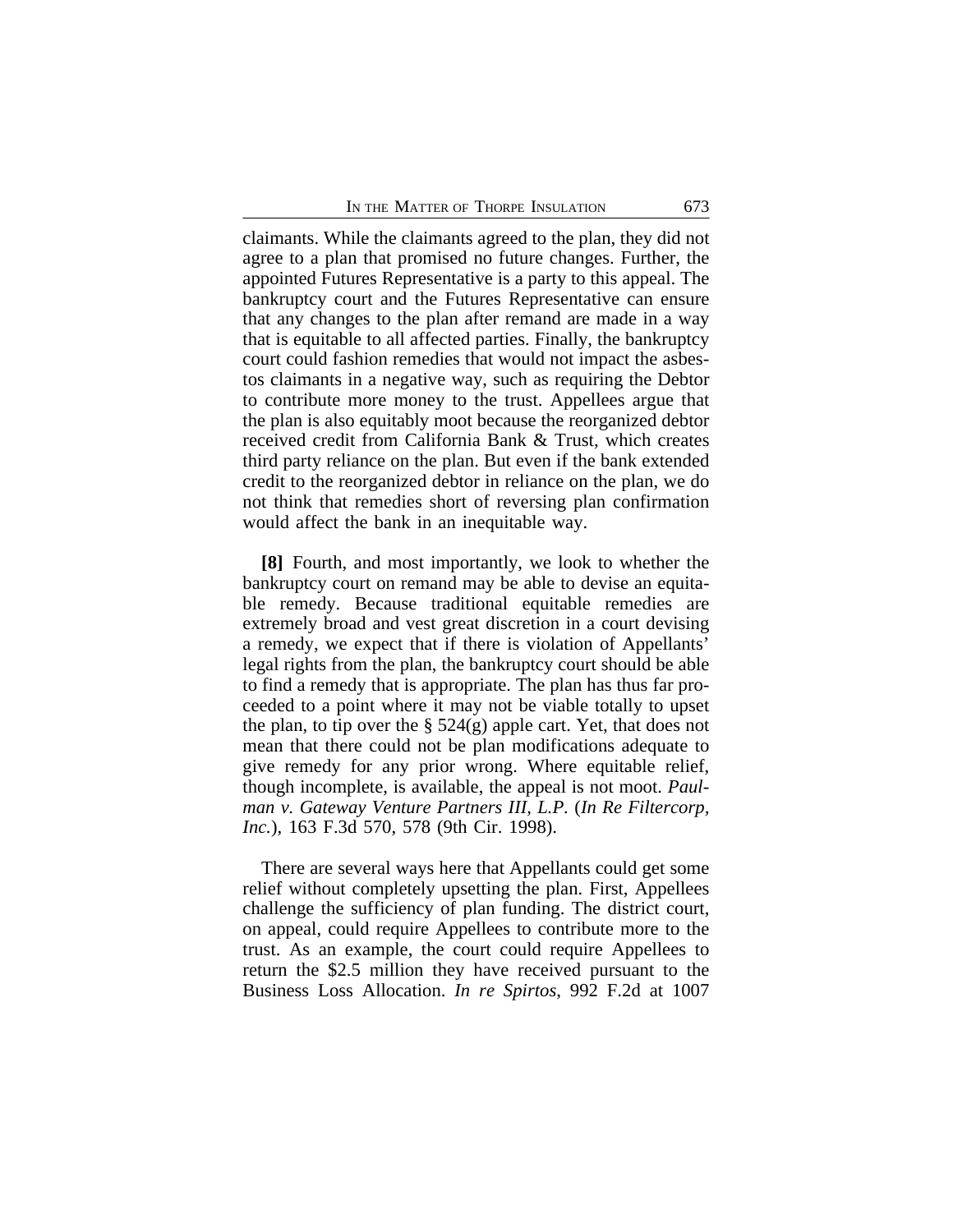("We can fashion effective relief by ordering Debtor, who is a party to this appeal, to return the money to the estate."); *see also Platinum Capital, Inc. v. Sylmar Plaza, L.P.* (*In re Sylmar Plaza, L.P.*), 314 F.3d 1070, 1074 (9th Cir. 2002) (finding appeal not equitably moot because remedy was monetary and debtors were solvent). Second, Appellants could receive relief from the bankruptcy court if it amends the plan to make clear that the trust distribution procedures are not binding on direct suits filed against Appellants; because a potentially binding effect is part of what gives the insurers a legally protected interest, *see* section III.B.1, *infra*, a remedy on these lines may be appropriate. *See e.g. Combustion Eng'g*, 391 F.3d at 201-02 (bankruptcy court added super-preemptory provision after approval by majority of asbestos claimants and district court also made changes)*.* Third, the bankruptcy court could allow Appellants to present evidence and argue for modification of the trust distribution procedure. *Varela v. Dynamic Brokers, Inc.* (*In re Dynamic Brokers, Inc.*), 293 B.R. 489, 494 (B.A.P. 9th Cir. 2003) (finding appeal not equitably moot where payments were to be made over twenty years and distribution could be adjusted over time). Fourth, the Appellants would receive relief by placing the trust under new governance if the bankruptcy court credits their argument that the trust is in the hands of biased parties.

**[9]** If abandonment of the § 524(g) plan were the only possible remedy, then there might be equitable mootness. However, we expect that there are many options open to the bankruptcy court other than complete plan reversal that can remedy some of Appellants' claims if proved valid. Therefore, we hold that this appeal is not equitably moot.

## **B. Standing**

Two types of standing are at issue: (1) standing to object to the confirmation of the plan in bankruptcy court ("bankruptcy standing") and (2) standing to appeal that confirmation ruling ("appellate standing"). Appellate standing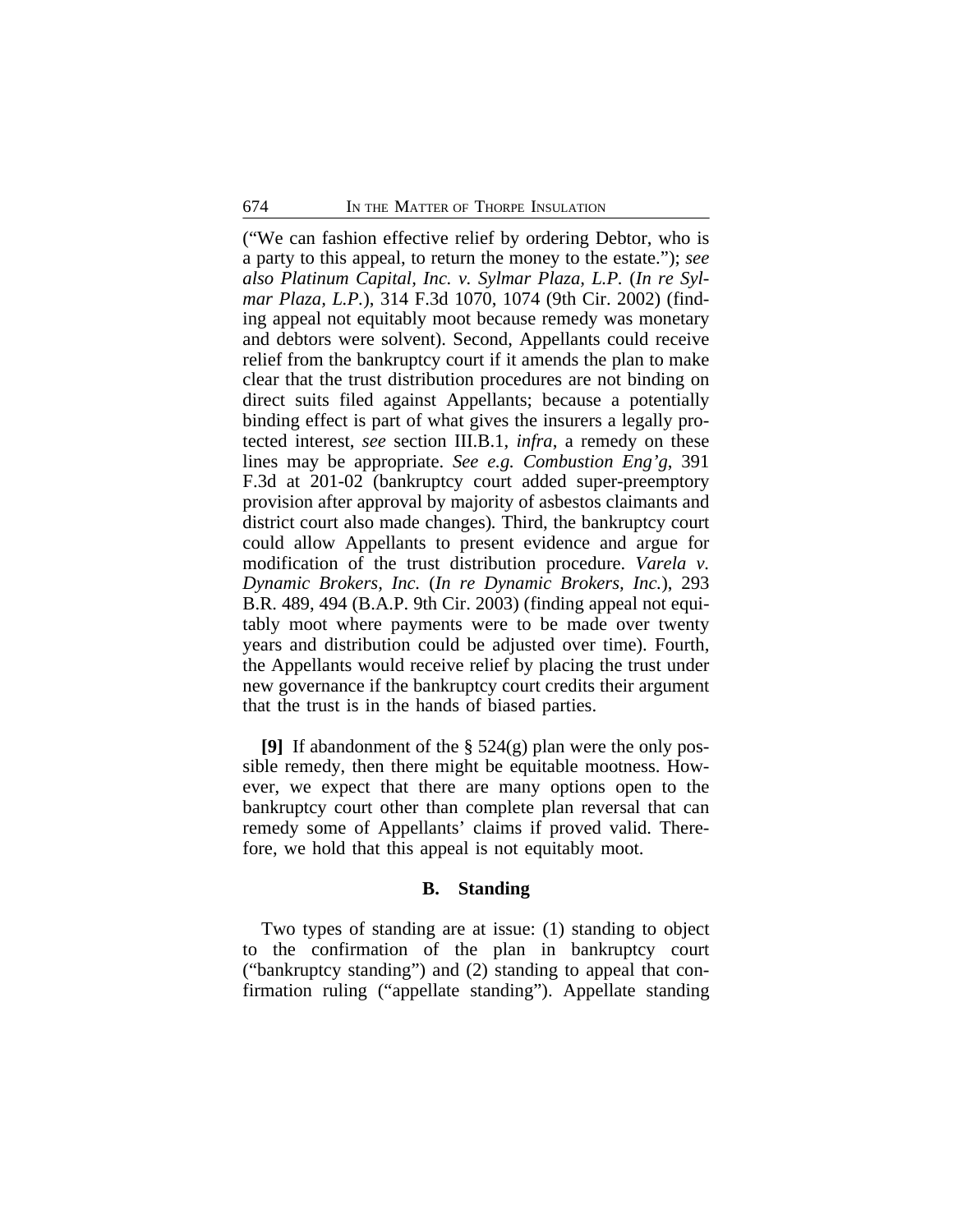requires that a party be directly and adversely affected by the order of the bankruptcy court—that it diminish the appellant's property, increase its burdens, or detrimentally affect its rights. *Duckor Spradling & Metzger v. Baum Trust* (*In re P.R.T.C., Inc.*), 177 F.3d 774, 777 (9th Cir. 1999). On bankruptcy standing, the interests in a fair plan are paramount, and the bankruptcy court is open to all "parties in interest." 11 U.S.C. § 1109(b). A party denied standing in the bankruptcy court has appellate standing to challenge that determination. *See, e.g.*, *In re Global Indus. Tech, Inc.* (*In re GIT*), 645 F.3d 201, 209 n.23 (3rd Cir. 2011) (en banc). All parties agree that Appellants have appellate standing to appeal the finding of insurance neutrality and to appeal the preemption holding. Because there is no real issue on appellate standing here, we turn to consider bankruptcy standing, and whether the bankruptcy court should have heard Appellants more fully on the issues of concern to them.

**[10]** To have standing in bankruptcy court, Appellants must meet three requirements: (1) they must meet statutory "party in interest" requirements under § 1109(b) of the bankruptcy code; (2) they must satisfy Article III constitutional requirements; and (3) they must meet federal court prudential standing requirements.

## **(1)**

We first consider whether Appellants had statutory standing under § 1109(b), which provides that:

[a] party in interest, including the debtor, the trustee, a creditors' committee, an equity security holders' committee, a creditor, an equity security holder, or any indenture trustee, may raise and may appear and be heard on any issue in a case under this chapter.

§ 1109(b). The "party in interest" standard has generally been construed broadly. *See In re GIT*, 645 F.3d at 210-11 (list not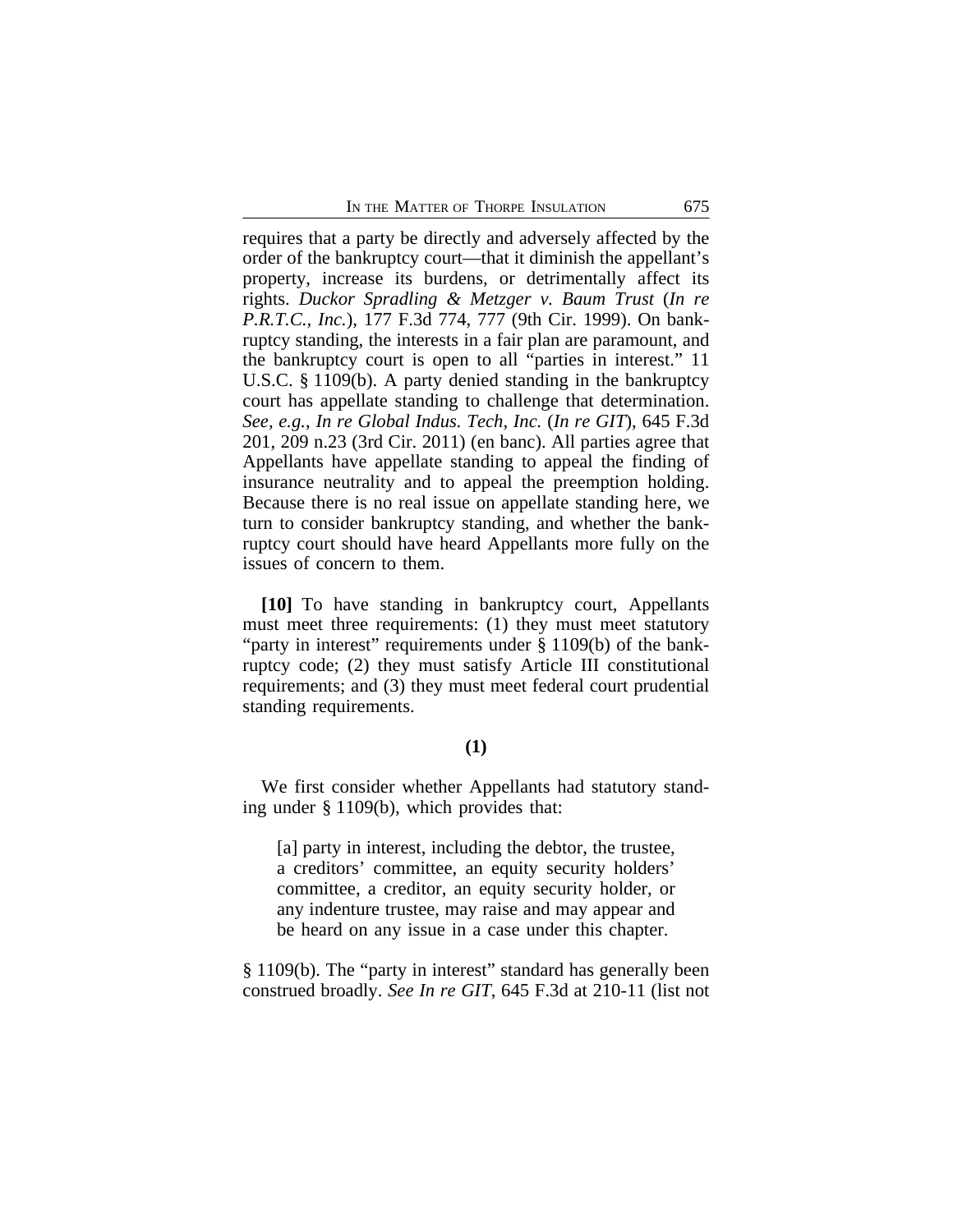exclusive); *Kaiser Aerospace & Elec. Corp. v. Teledyne Indus.* (*In re Piper Aircraft Corp.*), 244 F.3d 1289, 1304 n.11 (11th Cir. 2001) (party in interest is defined non-exclusively in § 1109(b)); *Hasso v. Mozsgai* (*In re La Sierra Fin. Servs.*), 290 B.R. 718, 728 (B.A.P. 9th Cir. 2002) (list is nonexclusive); *In re Shoen*, 193 B.R. 302, 311 (Bankr. D. Ariz. 1996) (broad definition); *In re Standard Insulations, Inc.*, 138 B.R. 947, 950 (Bankr. W.D. Mo. 1992) (party in interest not limited to examples listed). "[C]ourts must determine on a case by case basis whether the prospective party has a sufficient stake in the proceedings so as to require representation." *In re Amatex Corp.*, 755 F.2d 1034, 1042 (3rd Cir. 1985).

**[11]** The Seventh Circuit determined that § 1109(b) was not intended to provide standing exclusively for the listed examples, but rather was meant to give standing to "anyone who has a legally protected interest that could be affected by a bankruptcy proceeding." *In re James Wilson Assocs.*, 965 F.2d 160, 169 (7th Cir. 1992). The Third Circuit agreed, finding that the list of potential parties in interest in § 1109(b) is not exclusive and adopting the "legally protected interest" test as a "helpful amplification" of its "sufficient stake in the proceeding[s]" test set out in *In re Amatex*. *In re GIT*, 645 F.3d at 210. Indeed, the Third Circuit noted that Article III standing and standing under the Bankruptcy code were effectively co-extensive. *Id.* at 211.

The bankruptcy court in this case approached the question of standing for Appellants as one of insurance neutrality, an approach taken by other courts. *See, e.g.*, *In re GIT*, 645 F.3d 201; *In re Combustion Eng'g, Inc.*, 391 F.3d 190 (3d Cir. 2004); *Baron & Budd, P.C. v. Unsecured Asbestos Claimants Comm.*, 321 B.R. 147 (D.N.J. 2005). The bankruptcy court concluded that because the plan was insurance neutral, Appellants had no standing.**<sup>8</sup>**

**<sup>8</sup>**Appellees argue that this case is indistinguishable from *In re Combustion Engineering* where the Third Circuit found that non-settling insurers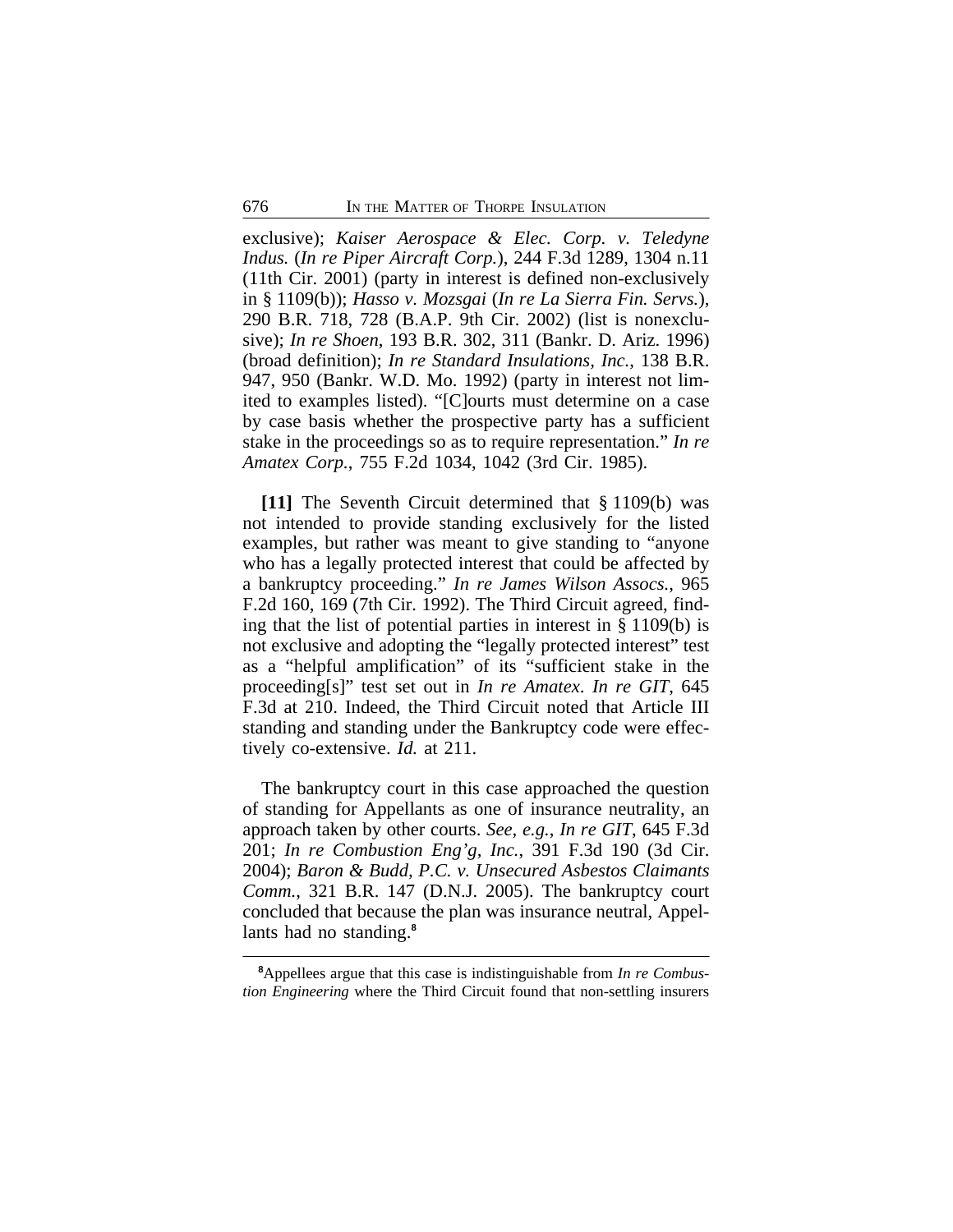**[12]** Appellants argue that the plan is not insurance neutral because of possible preclusive effects of the plan, because they are responsible for claims channeled to the trust, because the trust permits direct file suits against Appellants, because they are a contingent beneficiary of the trust, and because the plan and trust distribution procedure can be changed without court supervision.**<sup>9</sup>** We conclude that the plan may economically affect Appellants in substantial ways. A plan is not insurance neutral when it may have a substantial economic impact on insurers.

**[13]** First, Appellants claim that there is a possibility that the plan will have a preclusive effect in asbestos suits brought against them by claimants. We conclude this claim has merit. Though the plan recites that it is insurance neutral, this characterization in and of itself does not settle the issue. Instead, we must look to the real-world impacts of the plan to see if it increases insurance exposure and likely liabilities of Appellants.

The plan creates four exceptions to Appellants' insurance

**<sup>9</sup>**Appellants also argue that they had standing because of the preemption of their anti-assignment state rights. Appellants had standing on that issue. Further, assignment of the insurance contracts to the trust does not provide standing to challenge anything other than preemption as long as all other rights are preserved. *Combustion Eng'g*, 391 F.3d at 216. Preemption of anti-assignment clauses do not, alone, destroy the insurance neutrality of the plan.

had no standing because the plan was insurance neutral. Even if that case had been adopted as controlling Ninth Circuit precedent, it is distinguishable. *In re Combustion Engineering* was decided in the context of appellate standing and applied the more stringent "person aggrieved" standard, not the "party in interest" standard used in determining whether standing in bankruptcy is appropriate. Further, the plan in *In re Combustion Engineering* was vastly different. There, the plan explicitly preserved all insurance defenses except for the assignment clause in the insurance contracts. Here, the plan contains exceptions to insurance defenses that go beyond the anti-assignment clause exception. Thus, the standard in *In re Combustion Engineering* was different, as was the plan.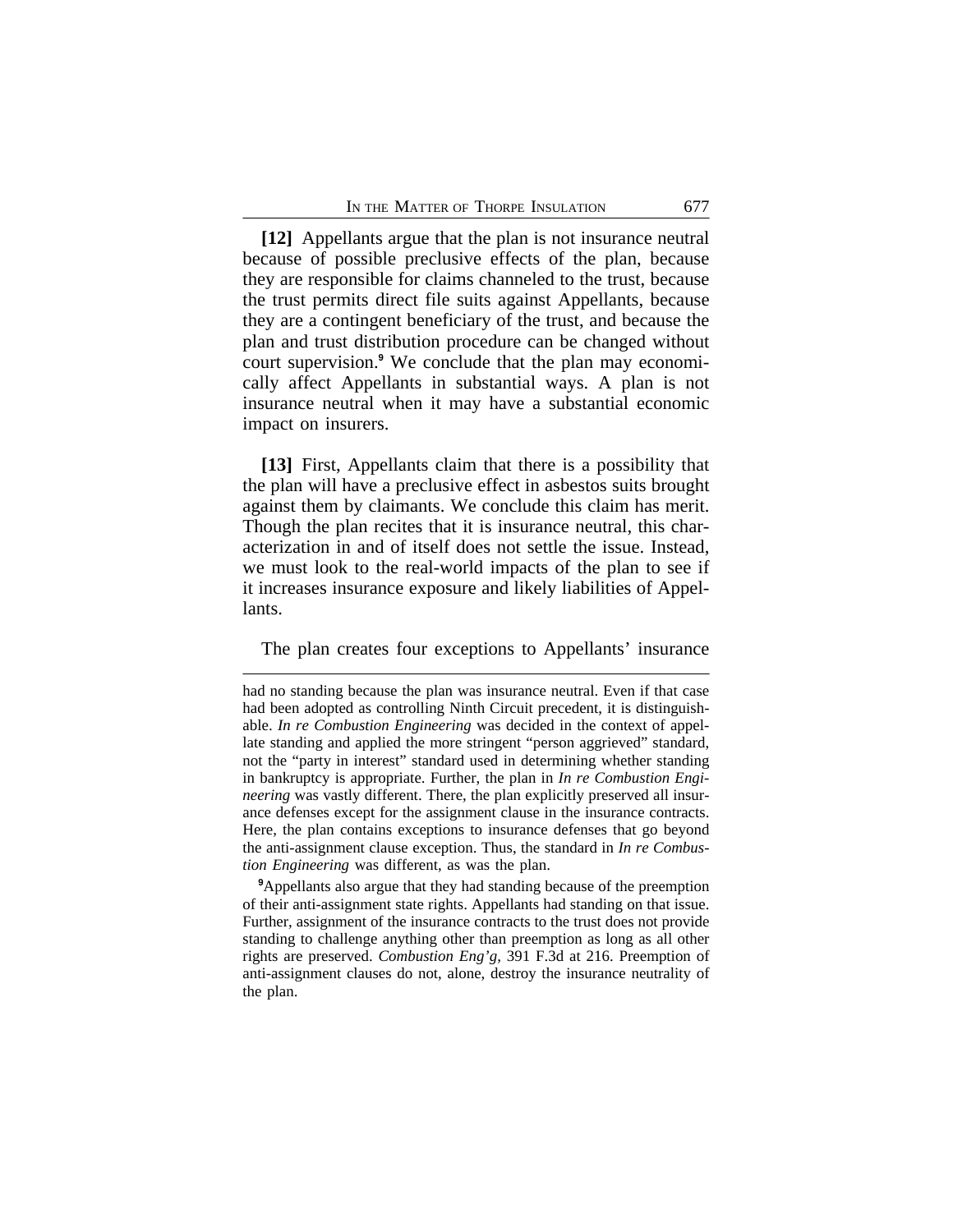defenses. One such exception is that insurance defenses are not preserved "to the extent affected by application of principles of res judicata, collateral estoppel, claim preclusion or issue preclusion." The bankruptcy court held that the plan was insurance neutral, but, at the same time, it held that "the Debtors' insurers may or may not be bound by the Trust's resolution of its claimed liability on an Asbestos Related Claim." The bankruptcy court further provided that "[w]hether and to what extent the values generated by the Internal Procedures will bind a particular Non-Settling Asbestos Insurer will be resolved in the Coverage Litigation." **10**

**[14]** These conclusions appear to be contradictory, or at least in serious tension with each other. If the Appellants *may* be bound by the Trust's determination of an amount of liability on an asbestos claim, it would be hard to see how that would not have a real impact on the appellant insurance companies. If the actual amount of payments due from insurance companies is increased by the plan from what those liabilities would be absent the plan, then the plan has monetary impact in the real world of insurance, and is not insurance neutral. Here Appellants reasonably complain that they were not permitted to participate in establishing the valuation matrix. That would be no problem if they could challenge amounts set by it, but it is a problem for them if they may be bound by it without prior participation.

**[15]** The language in the plan and in the bankruptcy court's order is different from the "super-preemptory" language contained in the plan in *In re Combustion Engineering*, where the court determined the plan had no impact on insurers. There, the plan stated:

Notwithstanding anything to the contrary in this

**<sup>10</sup>**The Coverage Litigation are cases in California state court in which some non-settling insurers and Thorpe are litigating the extent of coverage provided by the insurance policies.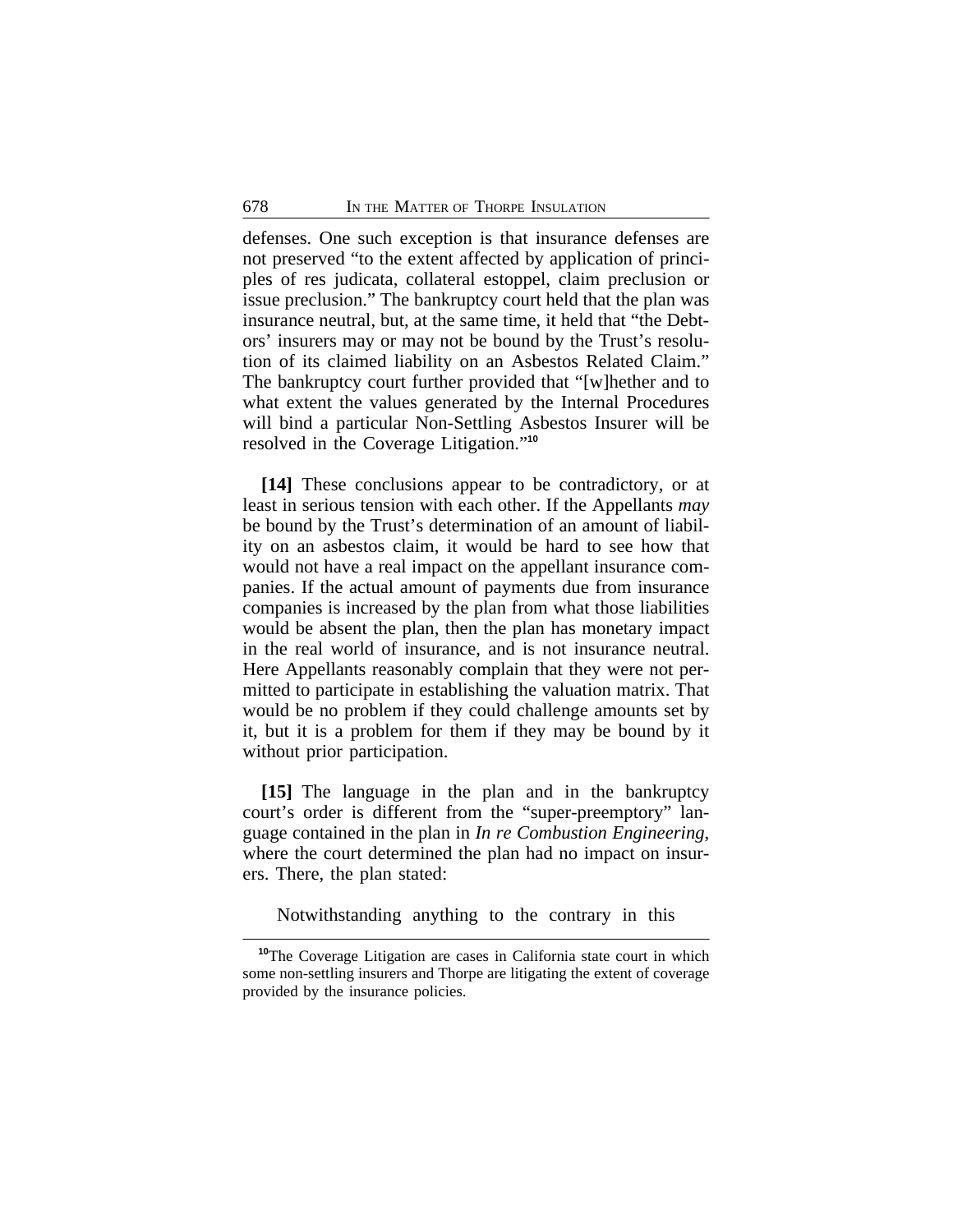Order, the Plan or any of the Plan Documents, nothing in this Order, the Plan or any of the Plan documents (including any other provision that purports to be preemptory or supervening), shall in anyway [sic] operate to, or have the effect of, impairing the insurers' legal, equitable or contractual rights, if any, in any respect.

*In re Combustion Eng'g*, 391 F.3d at 209. Even if there is a super-preemptory provision, "care must be taken to ensure that, in fact, the insurer's rights are completely unaffected. If the insurer's rights are affected in any way, the insurer will have standing to object to the alteration of its rights." COLLIER ON BANK. ¶ 1109.04. Here, the express exceptions to Appellants' defenses signal that the plan is not insurance neutral.

Second, Appellants must indemnify payments made by the trust pursuant to settlements with asbestos claimants. Without participation by Appellants, the trust determines how much to pay to the claimants and then may seek payment from Appellants. For the same reasons discussed above, the plan would not necessarily permit the insurers to challenge settlement amounts as unreasonable.

Third, under the plan, the trust can allow asbestos claimants to file direct suits against Appellants. "As a general matter, . . . parties with potential responsibility to pay claims against debtors regularly have standing to participate in bankruptcy cases." *Baron & Budd*, 321 B.R. at 158. For this reason, each of the insurers who may be sued directly and may be liable to claimants should be viewed as a party in interest to the proceedings establishing the trust. Moreover, if the trust runs out of money because it is insufficiently funded or because the trust distribution procedures are insufficiently stringent, the likelihood of claims being brought against the non-settling insurers increases. If the trust runs out of money, the channeling injunctions will preclude claimants from seeking damages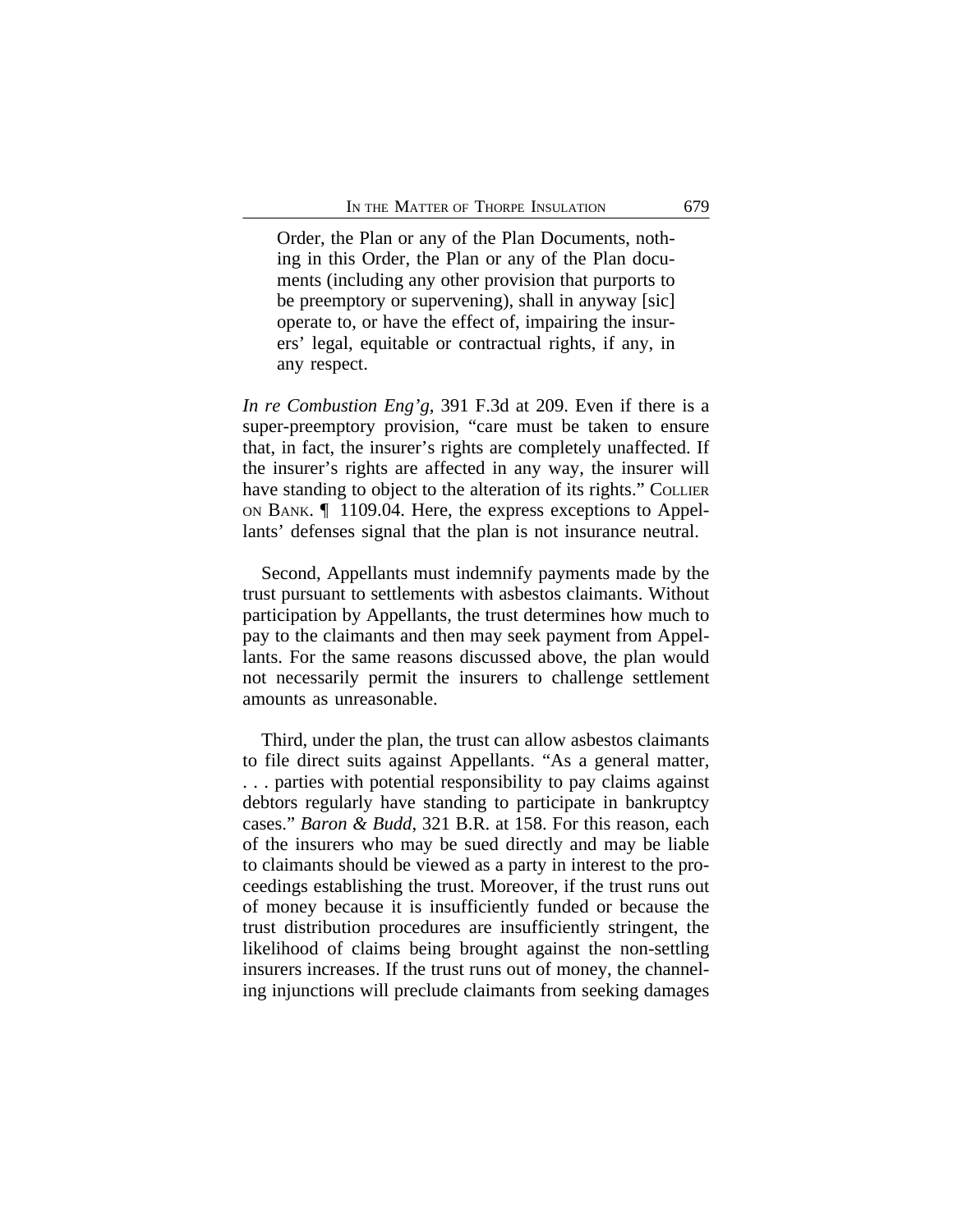from any other insurers than the non-settling insurers. This would have a substantial economic impact on Appellants.

Fourth, the plan may have economic consequences for Appellants by affecting their reinsurance with settling insurers. Because the injunction protects the settling insurers, Appellants' only recourse for any contribution, subrogation, or indemnification resulting from reinsurance is against the trust making them beneficiaries. The order confirming the plan states that the trust may not permit a direct claim against a non-settling insurer unless the claimant agrees in writing to reduce the judgment by the amount the settling insurer owes to Appellants. The order further provides that in direct action litigation, if the non-settling insurer is found to have a claim against a settling insurer for litigation costs, and they are unable to recover those costs through a judgment reduction, then the non-settling insurer can bring an action against the Trust for that amount. If the Trust runs out of money because it is insufficiently funded, then any costs that Appellants could have recovered against it will be lost. The right to recover costs is a right provided for by a contract negotiated between the settling insurer and the non-settling insurer. This right is a legally protected right. Any inadequacy in the trust threatens to diminish the value of Appellants' claims. Therefore, the insurers' allegations that the plan does not comply with the funding requirements of  $\S 524(g)$  are sufficient to establish standing.

**[16]** In summary, the plan allows direct actions against Appellants. It allows the trust to pay out claims according to the trust distribution plan and then to seek indemnification from Appellants. It terminates Appellants' ability to collect claims from settling insurers. It affects the nature of Appellants' contracts with Appellees. Though § 524(g) contemplates this kind of interference with insurers' contracts, there is no doubt that the vast changes to the insurance policies and relationships have the potential substantially to impact Appellants economically. The plan is therefore not insurance neu-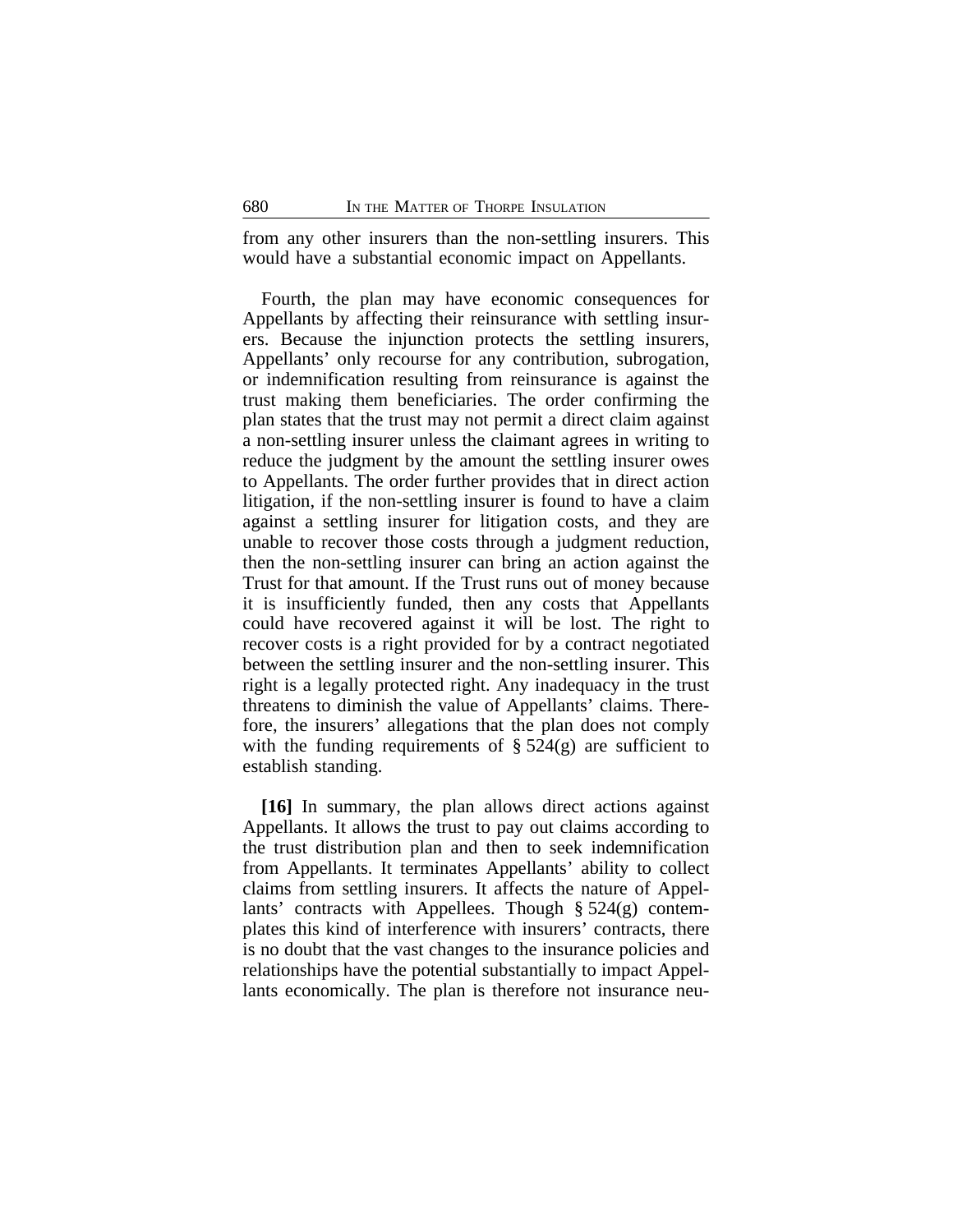tral, which provides the non-settling insurers with party in interest standing under § 1109(b). We hold that appellants had bankruptcy standing and should have been permitted to be heard in challenging the plan, if they had Article III standing and satisfied prudential standing requirements.

## **(2)**

Having found that Appellants are parties in interest under § 1109(b), we consider whether they also satisfy the requirements of Article III standing. To have constitutional standing under Article III, the party seeking standing must demonstrate an injury in fact that is traceable to the challenged action and that is likely to be redressed by a favorable decision. *Lujan v. Defenders of Wildlife*, 504 U.S. 555, 560 (1992). As applied in the Chapter 11 context, Article III standing exists where "the participant holds a financial stake in the outcome of the proceeding such that the participant has an appropriate incentive to participate in an adversarial form to protect his or her interests." COLLIER ON BANK. ¶ 1109.04; *see also United States v. 5208 Los Franciscos Way*, 385 F.3d 1187, 1191 (9th Cir. 2004).

**[17]** Appellants had Article III standing. As discussed above, the plan affects Appellants' contractual rights, affects their financial interests, and has the possibility of affecting their litigation rights in court. The plan potentially increases the liabilities of the insurance companies with real world economic impact, and, as such, Appellants have sufficiently alleged an injury in fact. This injury is traceable to the plan. It is only because of the plan that Appellants' contractual rights and expectations were changed. This injury would be redressed by judicial action, such as if the bankruptcy or district court reversed confirmation of the plan or altered the plan to make it insurance neutral. All three required elements of the *Lujan* test are satisfied, and Appellants have Article III standing.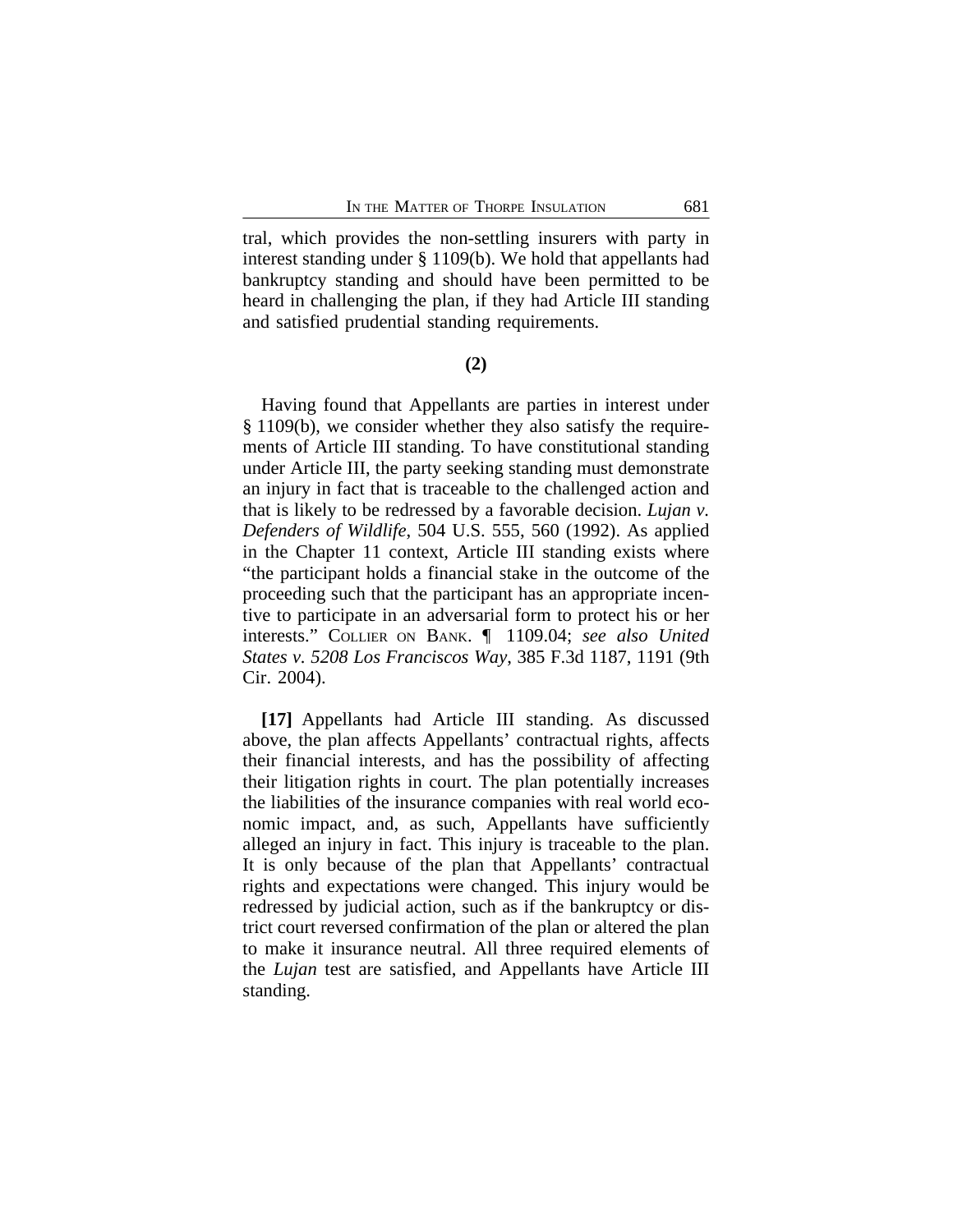#### **(3)**

"In addition to the immutable requirements of Article III, 'the federal judiciary has also adhered to a set of prudential principles that bear on the question of standing.' " *Bennett v. Spear*, 520 U.S. 154, 162 (1997) (quoting *Valley Forge Christian Coll. v. Americans United for Separation of Church and State, Inc.*, 454 U.S. 464, 474-475 (1982)). This prudential principle is a "judicially self-imposed limit[ ] on the exercise of federal jurisdiction." *Allen v. Wright*, 468 U.S. 737, 751 (1984). It is "founded in concern about the proper—and properly limited—role of the courts in a democratic society." *Warth v. Selden*, 422 U.S. 490, 498 (1975). One of these prudential requirements is that "[a] plaintiff's grievance must arguably fall within the zone of interests protected or regulated by the statutory provision or constitutional guarantee invoked in the suit." *Bennett*, 520 U.S. at 162. "The 'zone of interests' requirement is analogous to 'statutory standing.' " *In re Chiu*, 266 B.R. 743, 749 (B.A.P. 9th Cir. 2001) (quoting *Kauthar SDN BHD v. Sternberg*, 149 F.3d 659, 669 n.13 (7th Cir. 1998)). "[T]he predecessor provisions of section 1109(b) of the Code, constituted an effort to encourage and promote greater participation in reorganization cases. . . . Section 1109(b) continues in this tradition and should be understood in the same way." *In re Amatex*, 755 F.2d at 1042; *see also* 7 COLLIER ON BANK. ¶ 1109.04[2][b] ("A fundamental purpose of section 1109(b) is to grant any party with a financial stake in the case the right, at the party's election, to participate with respect to the judicial determination of any issue bearing on the ultimate disposition of his or her interest.").

**[18]** Appellants have § 1109(b) standing, or bankruptcy standing. Also, as insurers of the Debtors, they were within the "zone of interests" protected or regulated by the statutory provision. Congress intended § 1109(b) to confer broad standing so that those whose rights would be affected by reorganization proceedings could participate and protect their rights.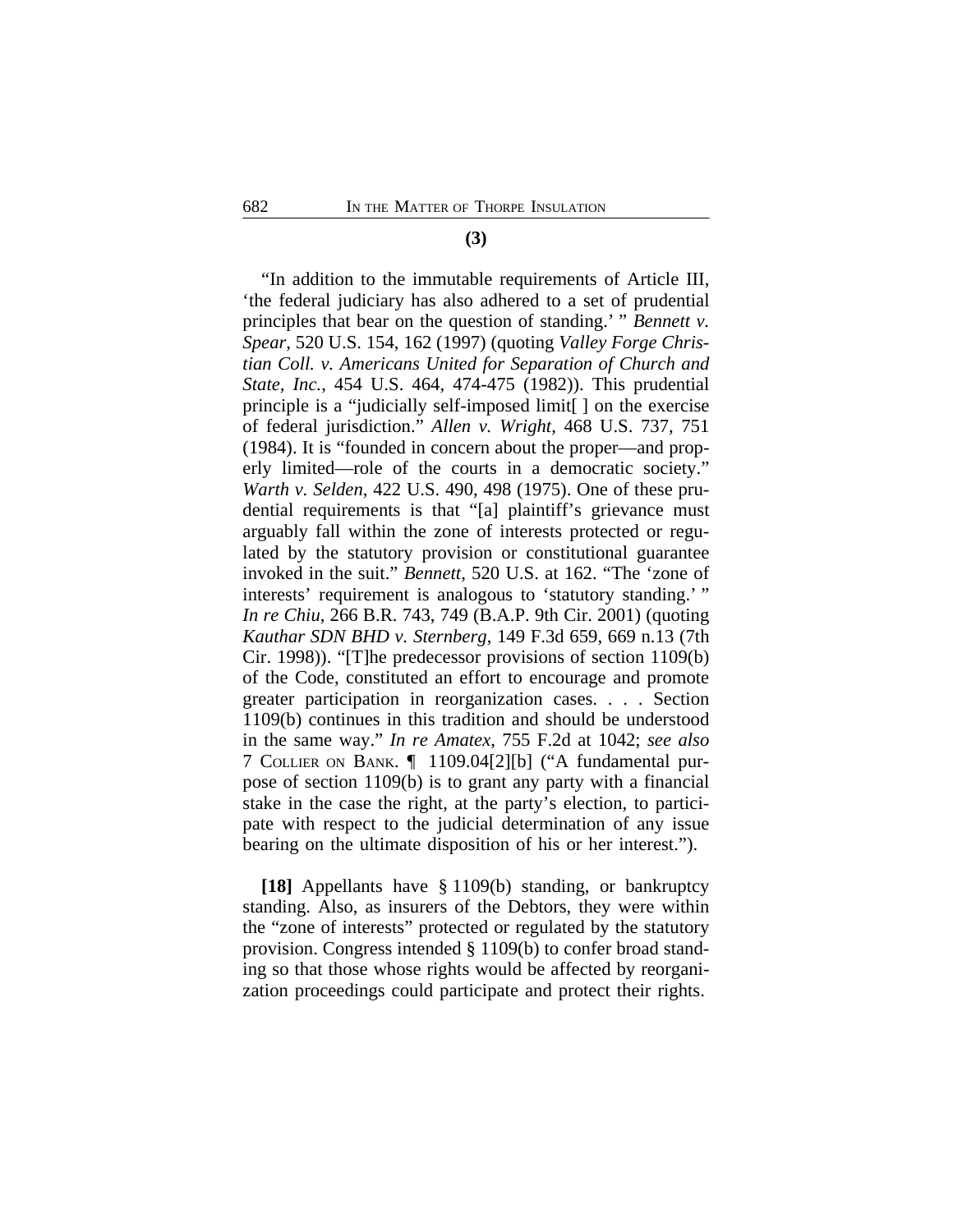#### **(4)**

**[19]** Having determined that Appellants met statutory ("party in interest"), constitutional (*Lujan* Article III test), and prudential ("zone of interests") standing requirements, we next consider the extent of their standing in bankruptcy court. Section 1128(b) states that "[a] party in interest may object to the confirmation of a plan." § 1128(b). Because Appellants are parties in interest, they should have had standing to object to confirmation of the plan. *In re GIT*, 645 F.3d at 211 ("Status as a party in interest is of particular relevance here because the Bankruptcy Code expressly provides that parties in interest 'may object to confirmation of a plan.' "); *see also* COLLIER ON BANK. ¶ 1109.04[2][a] ("[E]very court would seem to agree that section 1109(b) applies in full force to a plan confirmation proceeding given the momentous nature of this proceeding in most cases."). For this reason the nonsettling insurers had a right to be heard, to present evidence, and to participate in the proceedings culminating in approval of the  $\S$  524(g) plan.

#### **C. Preemption**

Appellants also appeal the district court's determination that their anti-assignment contract rights were preempted by state law. The plan assigns Thorpe's insurance rights to the trust and excludes from Appellants' defenses any defense based upon violation of the anti-assignment clauses. However, the policies under which Thorpe is insured contain language requiring Appellants' consent before an assignment or transfer of policy rights. Under California law, assignment of insurance benefits may violate an anti-assignment provision if the claim against the policy has not been "reduced to a sum of money due or to become due under the policy." *Henkel Corp. v. Hartford Accident and Indemnity Co*., 29 Cal. 4th 934, 944 (2003). The bankruptcy and district courts determined that bankruptcy law preempted the anti-assignment clauses in the insurance policies.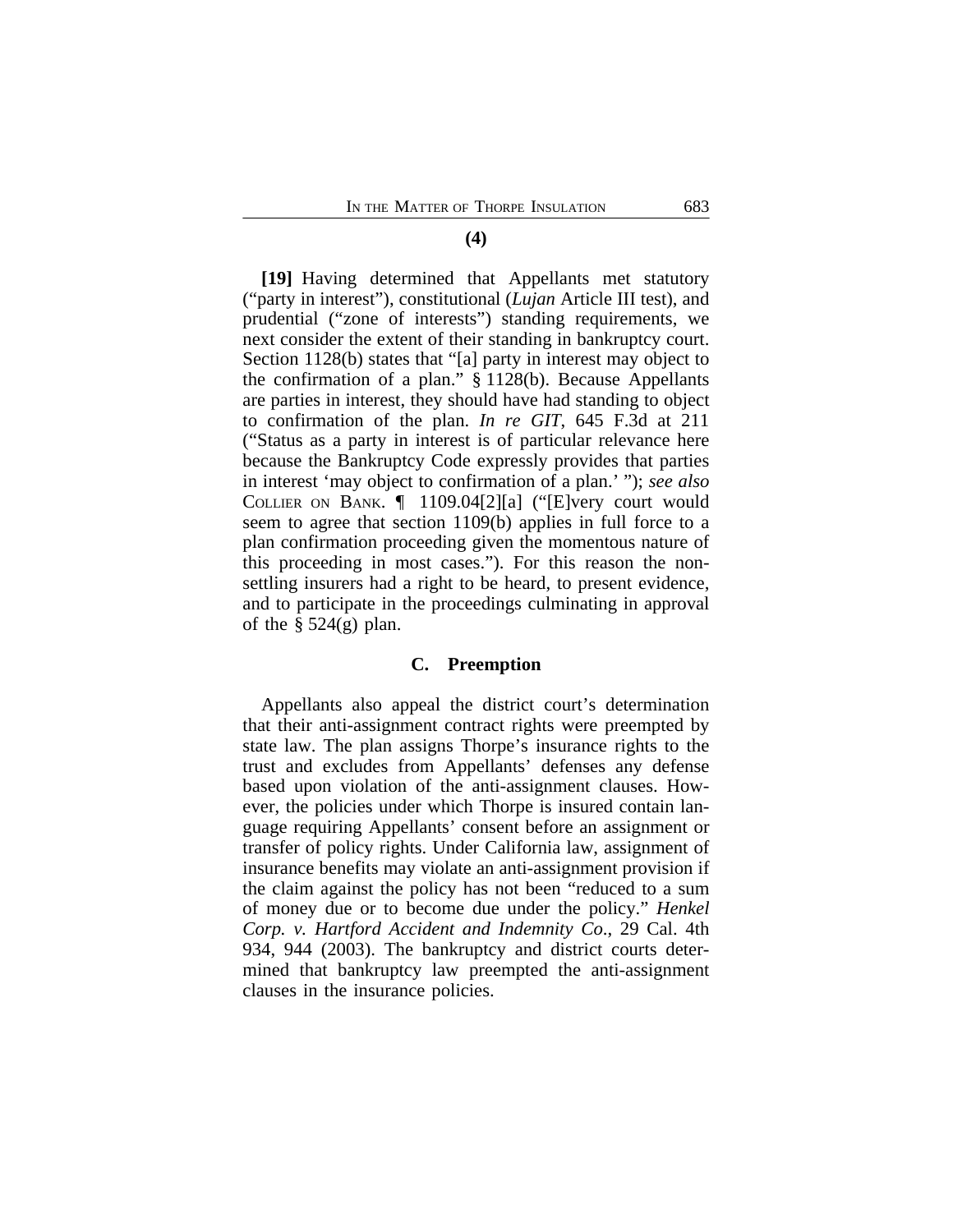"We must be cautious about conflict preemption where a federal statute is urged to conflict with state law regulations within the traditional scope of the state's police powers," and we begin with a "presumption against preemption." *Chae v. SLM Corp.*, 593 F.3d 936, 944 (9th Cir. 2010). But, "[i]t is a familiar and well-established principle that the Supremacy Clause . . . invalidates state laws that 'interfere with, or are contrary to,' federal law." *Hillsborough Cnty. v. Automated Med. Laboratories, Inc.*, 471 U.S. 707, 712 (1985). In determining whether preemption exists, "[t]he purpose of Congress is the ultimate touchstone . . . ." *Medtronic, Inc. v. Lohr*, 518 U.S. 470, 485 (1996).

Preemption can occur either expressly or impliedly. "Express and implied preemption under the Bankruptcy Code are two distinct concepts." *PG&E Co., v. Cal. ex rel. Cal. Dep't of Toxic Substances Control*, 350 F.3d 932, 948 (9th Cir. 2003). "Congress may indicate pre-emptive intent through a statute's express language or through its structure and purpose." *Altria Group, Inc. v. Good*, 129 S. Ct. 538, 543 (2008) In the absence of express preemption, Congressional intent can be inferred where "it is impossible for a private party to comply with both state and federal requirements, . . . or where state law 'stands as an obstacle to the accomplishment and execution of the full purposes and objectives of Congress.' " *Crosby v. Nat'l Foreign Trade Council*, 530 U.S. 363, 372-73 (2000) (quoting *Hines v. Davidowitz*, 312 U.S. 52, 67 (1941)).

**(1)**

**[20]** Here Congress has expressly preempted Appellants' contract rights. Section 541(c) provides that "an interest of the debtor in property becomes property of the estate . . . notwithstanding any provision in an agreement, transfer instrument, or applicable nonbankruptcy law . . . that restricts or conditions transfer of such interest by the debtor . . . ." 11 U.S.C. § 541(c)(A). In *In re Combustion Engineering*, the Third Circuit held that the Bankruptcy Code "expressly contemplates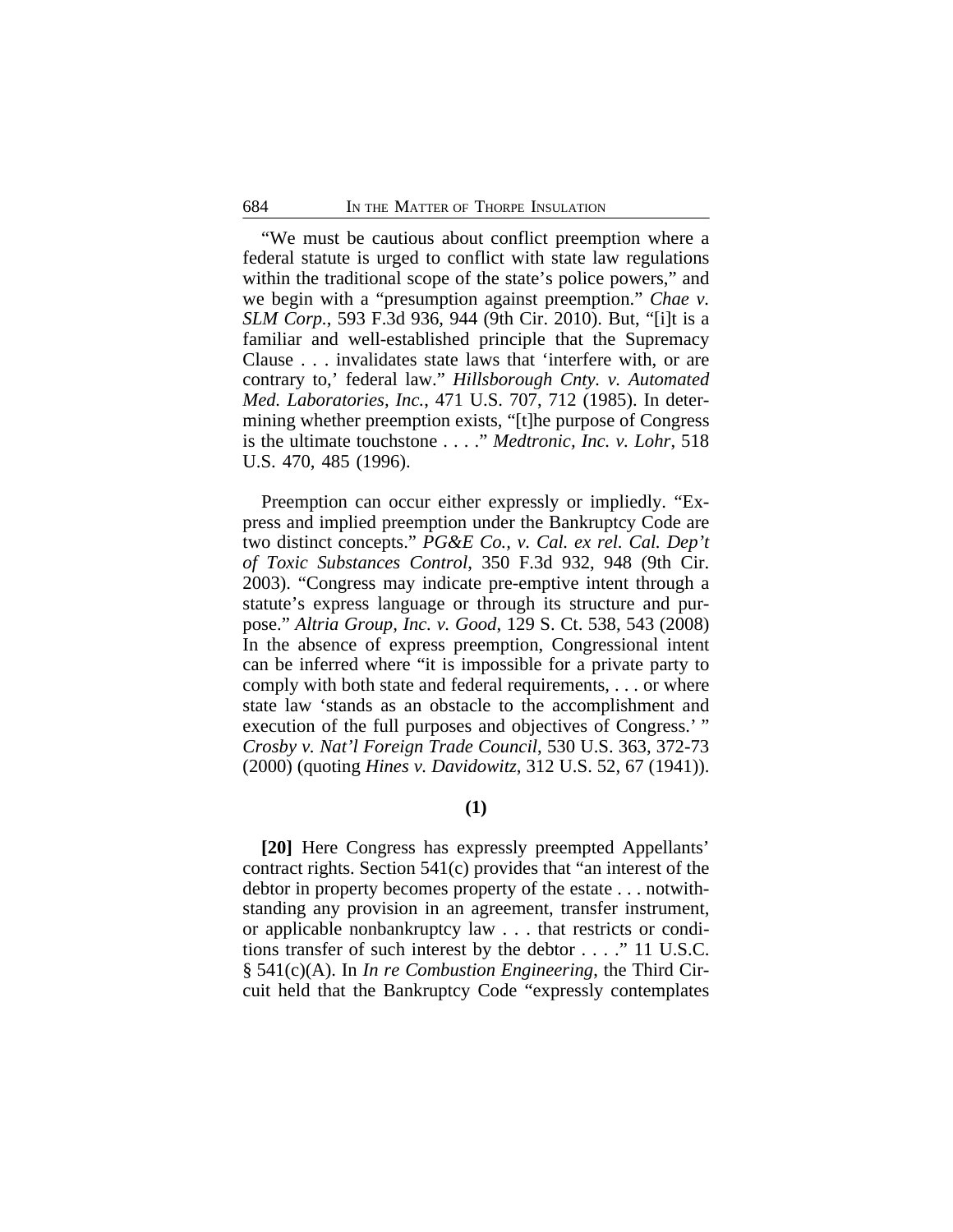the inclusion of debtor insurance policies in the bankruptcy estate." *In re Combustion Eng'g*, 391 F.3d at 219 n.27. The court held that § 541 "effectively preempts any contractual provision that purports to limit or restrict the rights of a debtor to transfer or assigns [sic] its interest in bankruptcy." *Id.*; *see also In re Kaiser Aluminum Corp.*, 343 B.R. 88, 95 (D. Del. 2006) (541(c) expressly preempts anti-assignment clauses).

Appellants argue that precedent precludes a finding that  $541(c)(1)(A)$  preempts the contract provisions. They point to *In re Farmers Markets* and argue that § 541(c) does not preempt state laws that put limitations on transfers of property to third parties. *In re Farmers Markets, Inc.*, 792 F.2d 1400, 1402 (9th Cir. 1986). That case involved the question of whether § 541(c) preempted a state law that disallowed the transfer of a liquor license until the holder paid certain state taxes. *Id.* at 1401. There, the court held that § 541(c) does not invalidate all transfer restrictions on property in which the debtor holds an interest, but "avoids only those restrictions which prevent transfer of the debtor's property to the estate." *Id.* at 1402. Therefore, the state could require the estate to pay the taxes before allowing the transfer of the license to a third party. *Id.* at 1404. Here, however, the trust is not a third party. The order confirming the plan provides that the trust is appointed as the estate representative. The trust is part of the debtor's estate. Instead of attempting to sell or assign anything to third parties, the debtor was attempting to transfer its rights and property to the trust, part of the estate. Accordingly, *In re Farmers Markets* does not preclude a finding that 541(c) preempts Appellants' anti-assignment contract rights.

Appellants also argue that in *PG&E* we held that a reorganization plan may preempt nonbankruptcy law "only to the extent that such law 'relates to financial condition.' " *PG&E,* 350 F.3d at 937. They argue that since Appellants' rights do not relate to a "financial condition" preemption is not appropriate here. In *PG&E* we dealt only with §§ 1123(a) and 1142(a), and issues of express preemption by those provi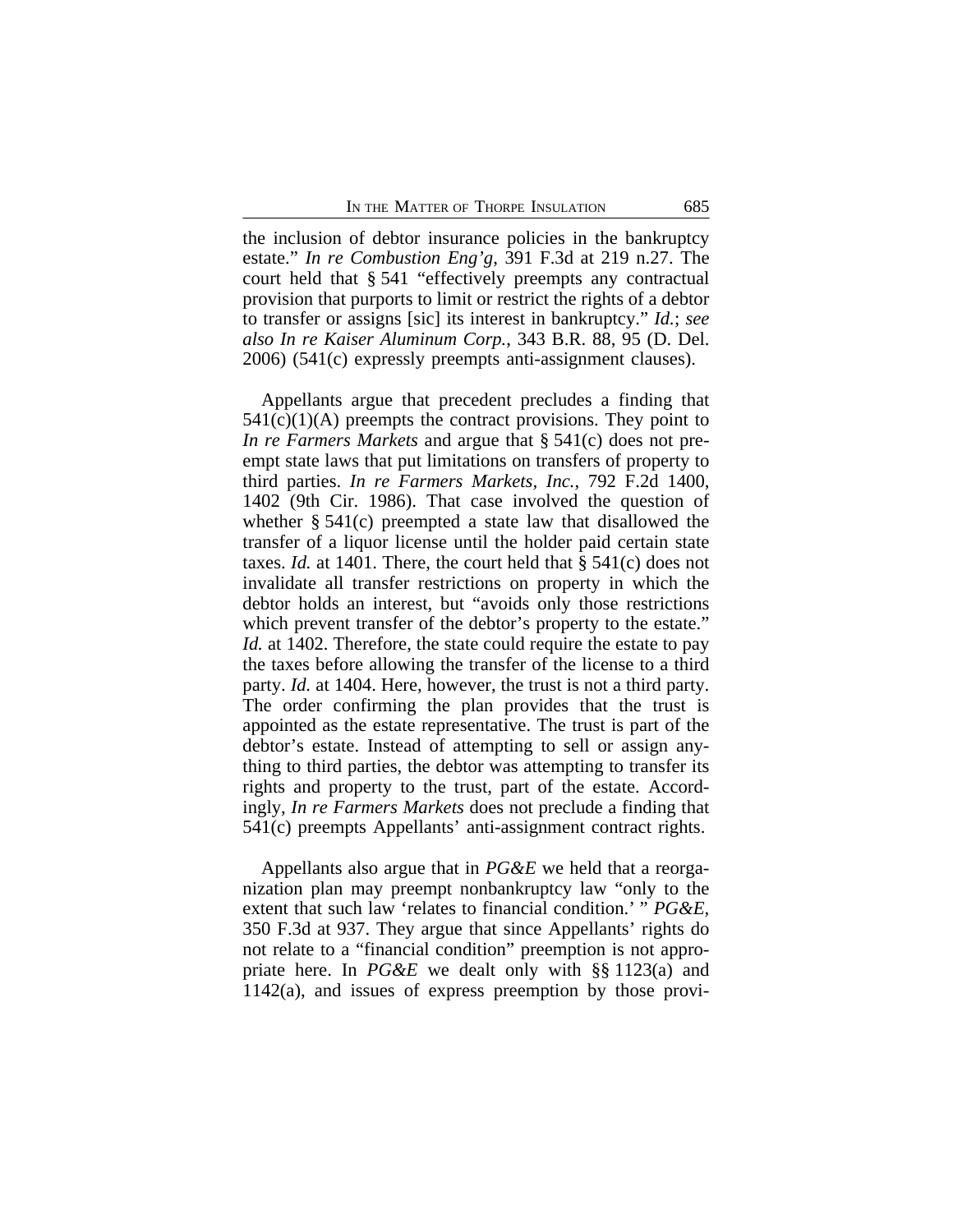sions, and did not interpret § 541(c) as we do here. *PG&E* is not applicable to the preemption issue in this case, as it doesn't tell us whether the anti-assignment clauses in the contracts between insurers and the debtors are preempted by  $§ 541(c).$ 

**(2)**

Even if 541(c) did not expressly preempt the antiassignment provisions, this would not end the inquiry because "[i]t is possible for there to be no express preemption under a particular provision of the Bankruptcy Code, but nonetheless to be implied preemption under the Code." *PG&E*, 350 F.3d at 948. "Even where Congress has not completely displaced state regulation in a specific area, state law is nullified to the extent that it actually conflicts with federal law." *Hillsborough Cnty.*, 471 U.S. at 713. "We discern congressional objectives by 'examining the federal statute as a whole and identifying its purpose and intended effects.' " *Chae,* 593 F.3d at 943 (quoting *Crosby*, 530 U.S. at 373).

**[21]** Here, enforcing the anti-assignment clauses would stand as "an obstacle to the accomplishment and execution of the full purposes and objectives of Congress." **<sup>11</sup>** *English v. Gen. Elec. Co.*, 496 U.S. at 79 (quoting *Hines*, 312 U.S. at 67). As the district court noted, *Henkel* would bar any company with significant insurance contracts governed by California law from taking advantage of 524(g). For a plan to be approved, the trust must be sufficiently funded. As here, companies usually can do so only by settling with insurers and putting those funds in the trust. Yet, if we enforced the antiassignment provisions, it would be to the detriment of the

**<sup>11</sup>**Appellants argue primarily that enforcing the anti-assignment provisions does not make it impossible to reorganize. Even if we accept Appellants' premise, this does not wholly resolve preemption. Instead, we must assess whether the anti-assignment provisions stand as an obstacle to the objectives of Congress. *See Crosby*, 530 U.S. 363; *Chae*, 593 F.3d 936.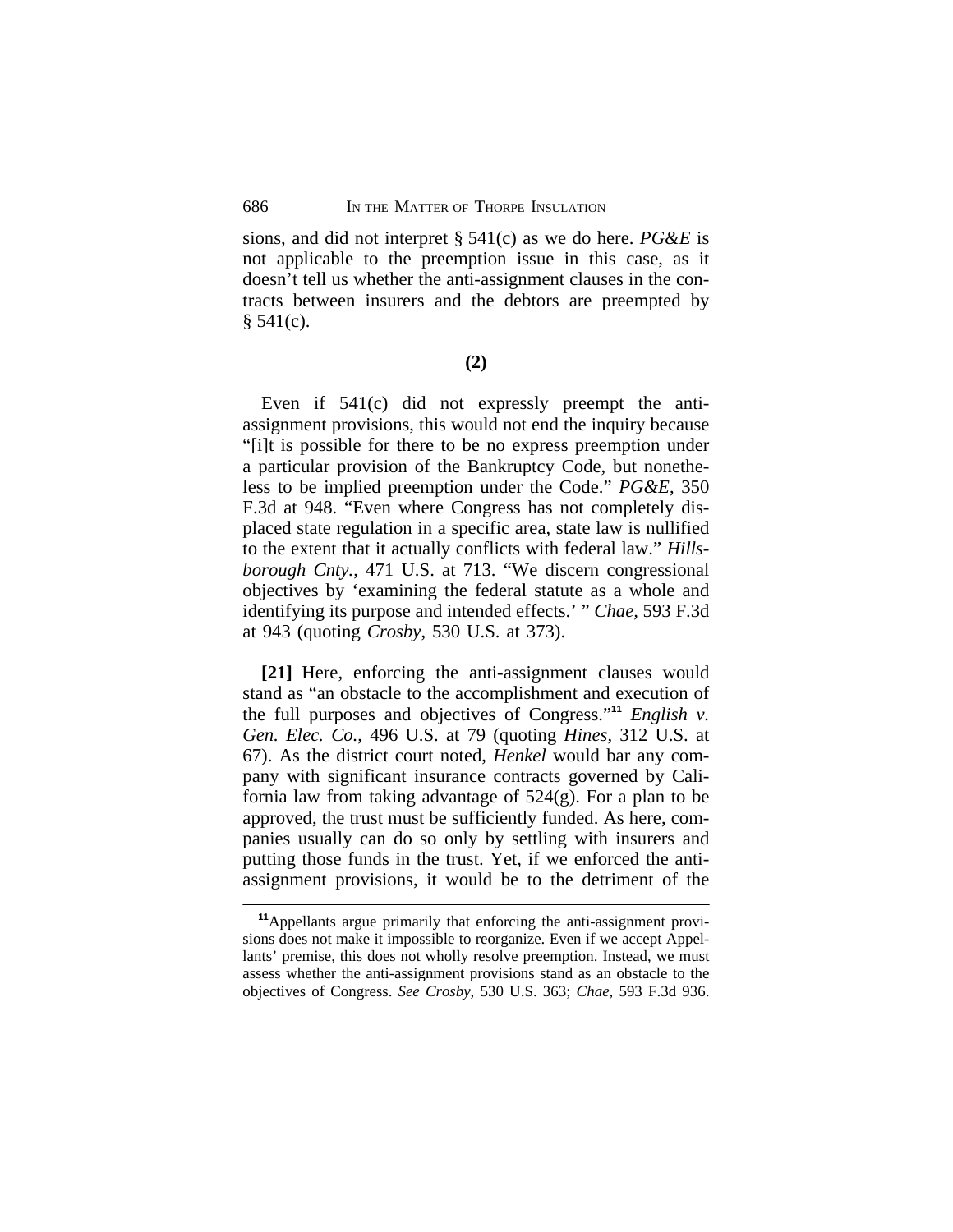potential efficacy of a  $\S$  524(g) plan. After a debtor had filed for bankruptcy, no insurer would settle, with the aim of funding a § 524(g) plan, because by refusing to settle, the insurer could position itself to claim forfeiture of the insurance if a plan proceeded and there was a consequent breach of the antiassignment provisions. "Simply making a reorganization more difficult for a particular debtor, however, does not rise to the level of 'standing as an obstacle to the accomplishment of the full purposes and objectives of Congress.' " *In re Baker & Drake, Inc.*, 35 F.3d at 1354 (quoting *Schneidewind v. ANR Pipeline Co.*, 485 U.S. 293, 300 (1988)). This is not the case here, because enforcing the anti-assignment provisions would subject virtually all § 524(g) reorganizations to an insurer veto.

**[22]** We are unconvinced by Appellants' argument that Appellees are merely allowed to reorganize under § 524(g) but not entitled to do so and accordingly preemption is not appropriate. Section 524(g) was specifically designed to allow companies with large asbestos-related liabilities to use Chapter 11 to transfer those liabilities, along with substantial assets, to a trust responsible for paying future asbestos claims. *See* H.R. Rep. No. 103-835, at 46-47 (1994). It requires that a trust be established that assumes the debtor's asbestos liabilities.  $\S 524(g)(2)(B)(I)$ . Part of the "cornerstone" of the reorganization is contribution by the insurers to the trust. *Travelers Indem. Co. v. Bailey*, 129 S. Ct. 2195, 2199 (2009). For such reasons we hold that the anti-assignment provisions contained in the contracts between Appellants and Appellees stand as an obstacle to completion of a successful  $\S 524(g)$ plan, and therefore are preempted by federal bankruptcy law.

## **IV. Conclusion**

We reject Appellees' argument that this appeal should be dismissed as "equitably moot." Although the plan has proceeded to a point where it may be inequitable to toss it out entirely, we also conclude that there are likely viable remedies